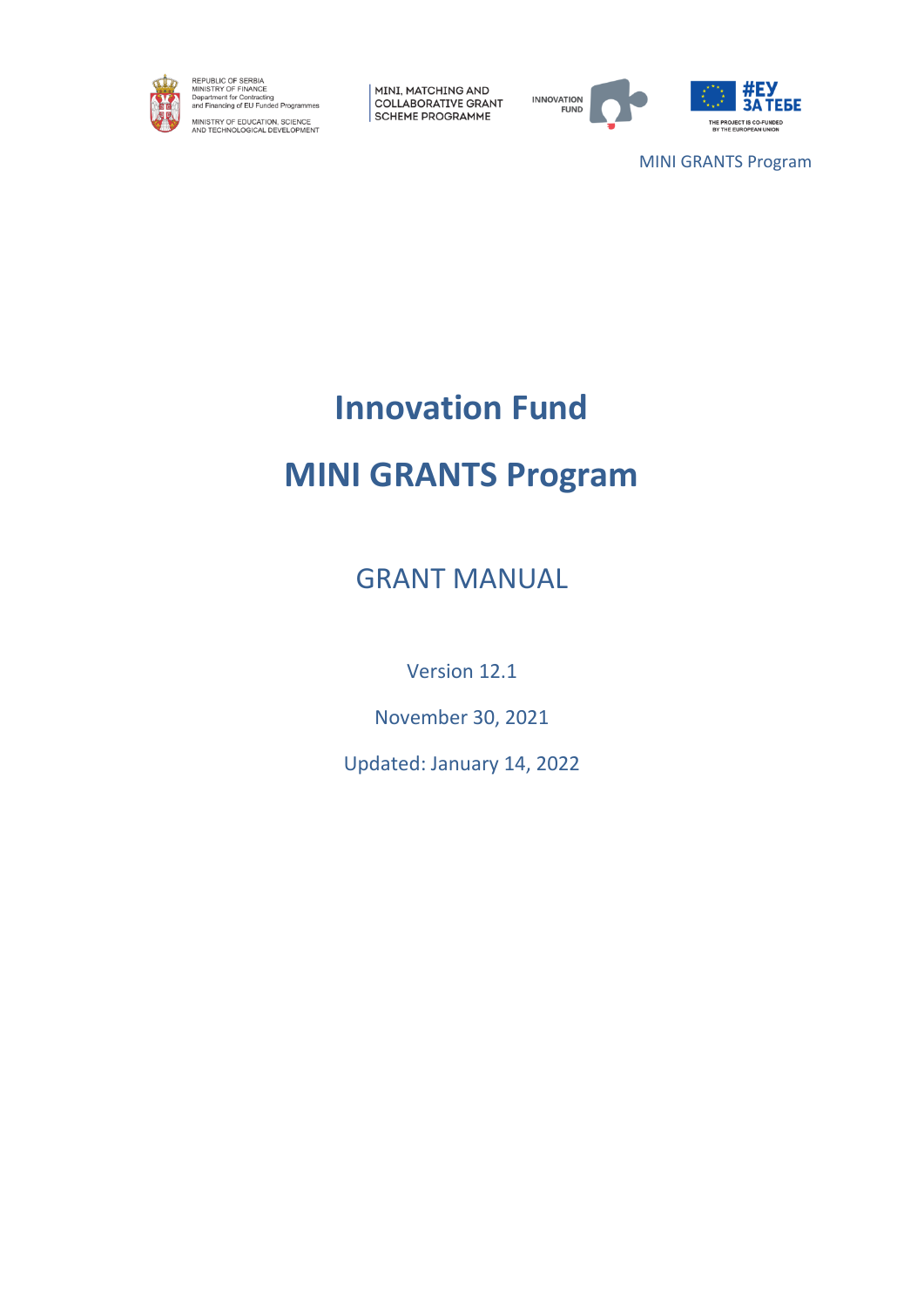





**MINI GRANTS Program** 

## **CONTENT**

| 1.1. |                                                                      |  |
|------|----------------------------------------------------------------------|--|
| 1.2. |                                                                      |  |
|      |                                                                      |  |
| 2.1. |                                                                      |  |
| 2.1. |                                                                      |  |
| 2.2. |                                                                      |  |
|      |                                                                      |  |
| 3.1. |                                                                      |  |
| 3.2. |                                                                      |  |
|      |                                                                      |  |
| 4.1. |                                                                      |  |
| 4.2. |                                                                      |  |
| 4.3. |                                                                      |  |
| 4.4. |                                                                      |  |
| 4.5. |                                                                      |  |
|      |                                                                      |  |
| 5.1. |                                                                      |  |
| 5.2. |                                                                      |  |
| 5.3. |                                                                      |  |
| 5.4. |                                                                      |  |
| 5.5. |                                                                      |  |
| 5.6. |                                                                      |  |
| 5.7. |                                                                      |  |
| 5.8. | INFORMATION REQUIREMENTS DURING AND AFTER PROJECT IMPLEMENTATION  22 |  |
| 5.9. |                                                                      |  |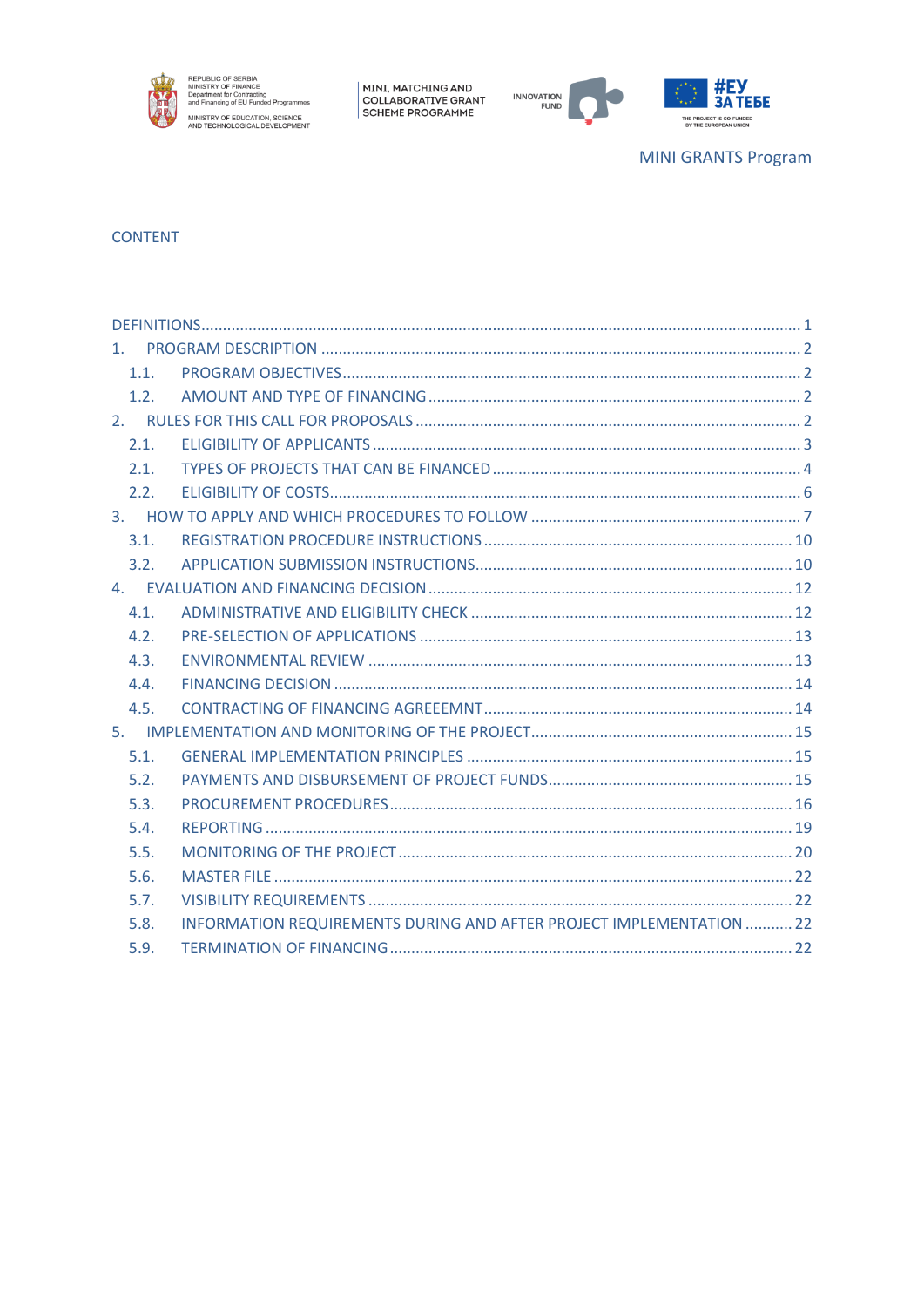



MINI GRANTS Program

Dear Applicant,

The MINI GRANTS Program is designed to stimulate innovative entrepreneurship by providing financing to most promising innovative Serbian startup companies.

Recognizing difficulties in securing funds for the early-stage development cycle and the high cost of translating research into a commercially viable product, this Program is designed to help sustain emerging companies through a critical stage of R&D and to enable entrepreneurs in Serbia to build their businesses.

Ideally, the companies which receive financing through this Program are expected to deliver a commercially usable prototype, conduct a pilot or offer a market ready product or service, and reach first potential clients during the duration of project.

**Applicants are private micro and small companies incorporated in Serbia, not older than 5 years at the time of application, or teams consisting of up to 5 members.**

The financing awarded by the Innovation Fund (IF) under the MINI GRANTS Program will cover a maximum of 70% of total project costs for projects lasting up to one (1) year, but the total IF cofinancing cannot exceed more than **EUR 80,000** per project. The minimum of 30% of the total budget is to be secured by the Applicant from other, preferably private sector sources.

Financing decisions will be made on a competitive basis by the IF's independent Investment Committee (IC). The number of awards will be determined by the quality of the applications and subject to the total funds available or allocated to the MINI GRANTS Program. In addition, if and where applicable, through this Program, the IF will also provide support and training in areas such as business development, marketing, sales, intellectual property protection and management and other, depending on the specific needs of the startups.

This Grant Manual provides information about the Program and its application procedures and we hope the information will help you navigate easily through the process. Please do not hesitate to contact us with any questions.

The Grant Manual and associated procedures are subject to modification based on the specific requirements of the Program's sources of financing (state budget of the Republic of Serbia, EU IPA funds, World Bank, other donor sources, etc.) and may be changed at any time.

Additional information and the timetable with the application deadlines will be available through the IF website [\(www.inovacionifond.rs\)](http://www.inovacionifond.rs/).

Wishing you success,

Ivan Rakonjac, PhD Managing Director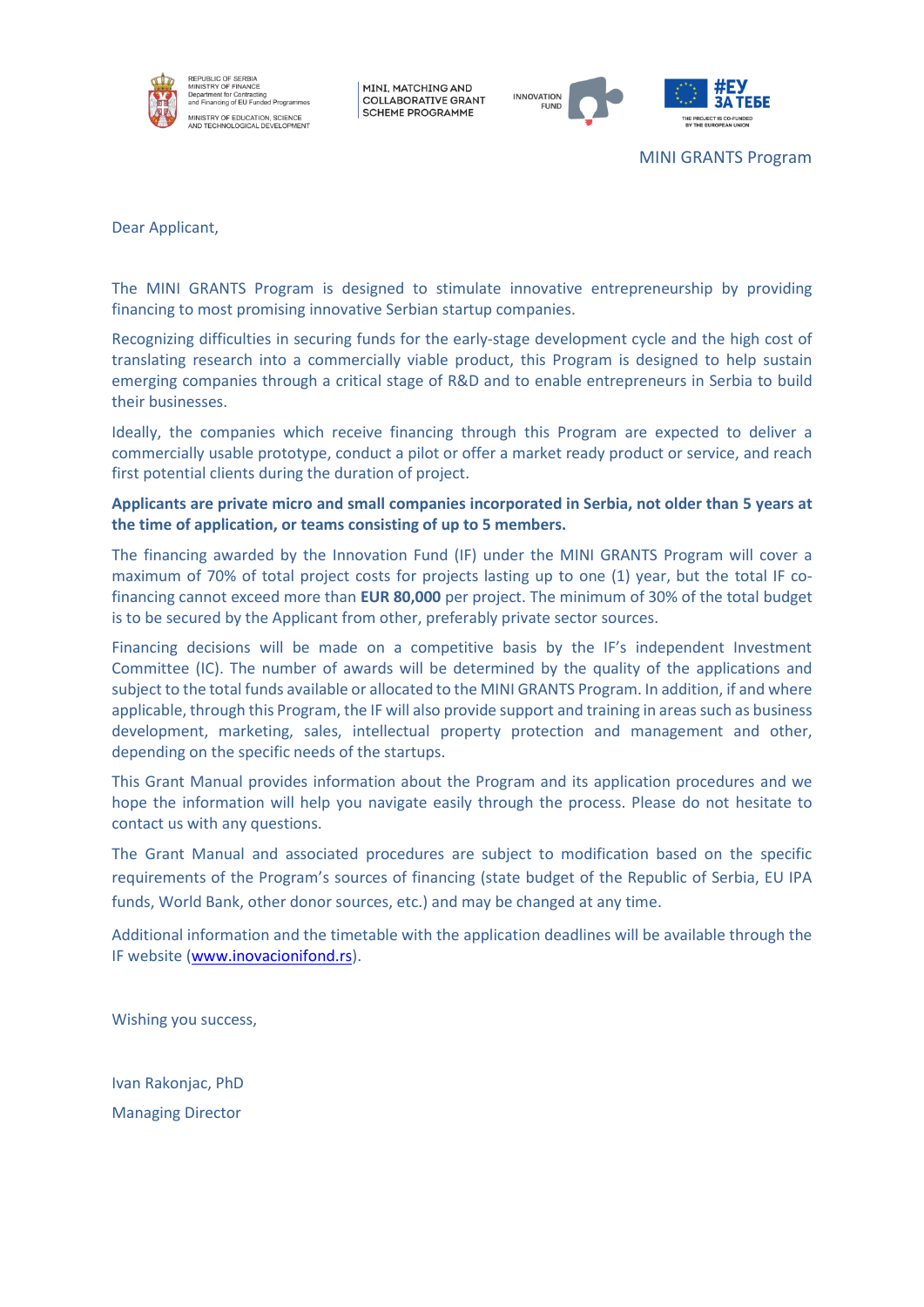

REPUBLIC OF SERBIA<br>MINISTRY OF FINANCE<br>Department for Contracting<br>and Financing of EU Funded Programmes MINISTRY OF EDUCATION, SCIENCE<br>AND TECHNOLOGICAL DEVELOPMENT

MINI, MATCHING AND<br>COLLABORATIVE GRANT<br>SCHEME PROGRAMME



MINI GRANTS Program

## **DEFINITIONS**

<span id="page-3-0"></span>

| <b>Applicant</b>               | A team or company applying for the MINI GRANTS Program.                                                                                                                                                                                                 |
|--------------------------------|---------------------------------------------------------------------------------------------------------------------------------------------------------------------------------------------------------------------------------------------------------|
| <b>Approved Project Budget</b> | Project budget approved by the Innovation Fund, integral<br>part of the Financing Agreement.                                                                                                                                                            |
| <b>Awardee</b>                 | An eligible Applicant that has received a notice from the<br>Innovation Fund that it has been awarded financing and<br>subsequently signed the Financing Agreement with the<br><b>Innovation Fund.</b>                                                  |
| <b>Application</b>             | The package of all necessary documents and data submitted<br>by the Applicant.                                                                                                                                                                          |
| <b>Financing Agreement</b>     | A document signed by the Awardee and the Innovation Fund,<br>governing the terms and conditions of the financing under<br>the MINI GRANTS Program.                                                                                                      |
| <b>Final Settlement</b>        | A legal document signed by the Innovation Fund and the<br>Awardee at the end of the implementation of the project,<br>defining the completion of the project implementation and<br>the fulfillment of the obligations under the Financing<br>Agreement. |
| <b>Project</b>                 | Development of the current business activity as described in<br>the submitted Application.                                                                                                                                                              |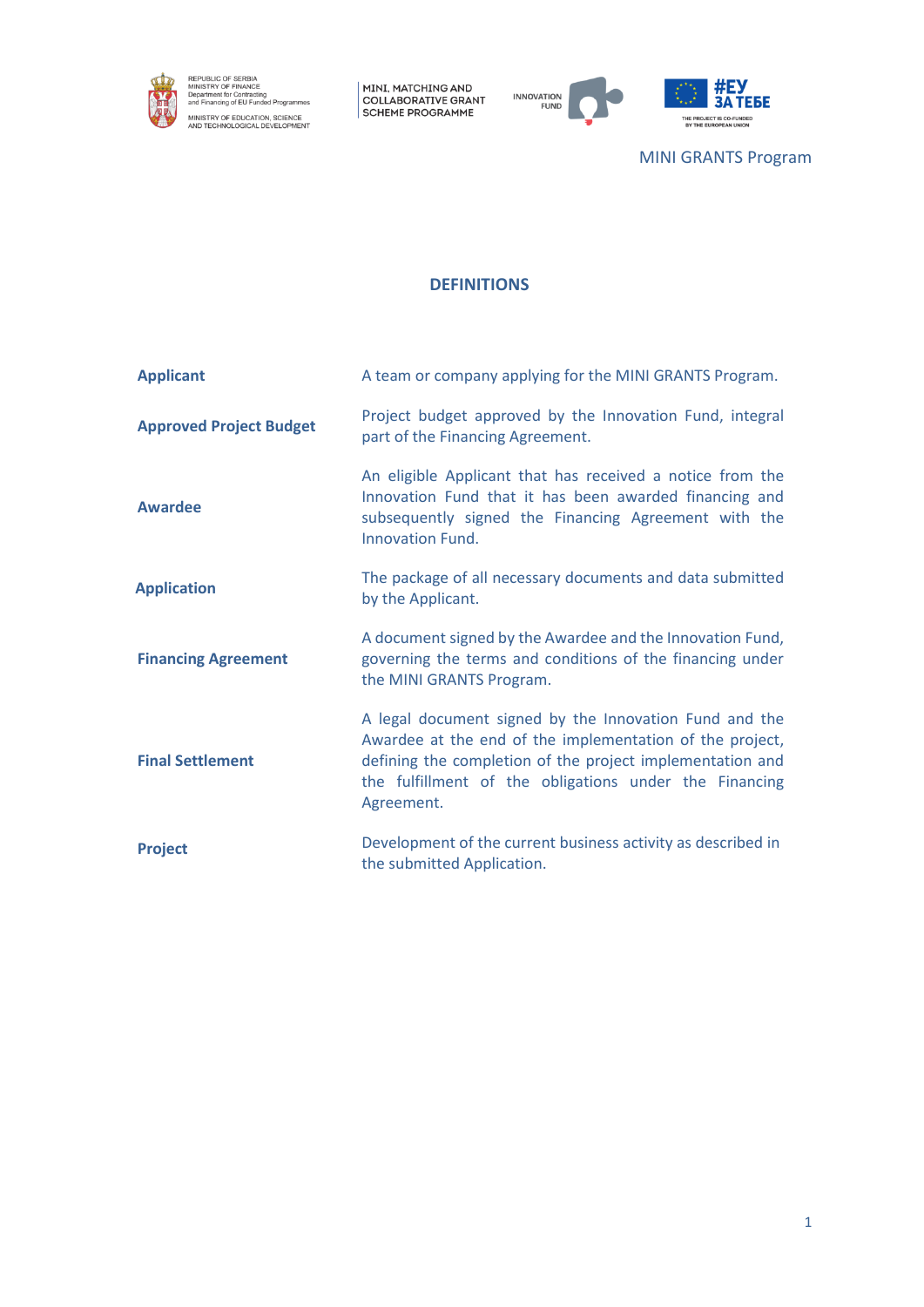



## <span id="page-4-0"></span>**1. PROGRAM DESCRIPTION**

### <span id="page-4-1"></span>**1.1. PROGRAM OBJECTIVES**

The objective of the MINI GRANTS Program is to stimulate innovative entrepreneurship and creation of innovative companies based on knowledge via private sector start-ups by providing financing for market-oriented projects with high commercialization potential and a scalable business model.

The Innovation Fund (IF) aims to provide financial support for the crucial stage of research and development activities and help create new or introduce significant improvements in existing products, processes or services.

#### <span id="page-4-2"></span>**1.2. AMOUNT AND TYPE OF FINANCING**

The total amount and source of funds allocated by the Innovation Fund for the public call for proposals can be found on the IF's official internet website, available at: [http://www.inovacionifond.rs/programs/mini-grants-program/public-call-for-the-mini-grants](http://www.inovacionifond.rs/programs/mini-grants-program/public-call-for-the-mini-grants-program)[program](http://www.inovacionifond.rs/programs/mini-grants-program/public-call-for-the-mini-grants-program)

The maximum amount of grant financing which the IF can award per each individual project is **EUR 80,000**.

The proposed total project cost is defined by the Applicant in the project budget template.

The grant financing awarded by the IF can cover:

• maximum of 70% of total project costs (Approved Project Budget);

Each Applicant must secure their own mandatory co-financing for the project in the following way:

• minimum of 30% of the total Approved Project Budget.

Acceptable co-financing includes Applicant's own resources from operating revenue or cash, private investments, venture capital or private equity funding, industry partner financing or any other source of private contribution or for equity financing, as long as it excludes financing from the IF or other public sector sources.

*De minimis* State aid regulation is applied to the financing received by the Awardee from the IF through this Program in accordance with the Innovation Fund's Rulebook on applying state aid rules.

The grant financing approved by the IF is based on specific needs of every Project, as originally submitted by the Applicant through their proposed Project Budget. However, before approving an Application for financing, the Innovation Fund's independent Investment Committee and the IF reserve the right to modify the proposed Project Budget to better reflect the Project's proposed activities or to align the proposed Project Budget with the Program's rules and requirements.

#### <span id="page-4-3"></span>**2. RULES FOR THIS CALL FOR PROPOSALS**

There are three sets of eligibility criteria, relating to:

- (1) the Applicants;
- (2) the types of projects that can be financed;
- (3) the costs (types of cost that will be taken into account).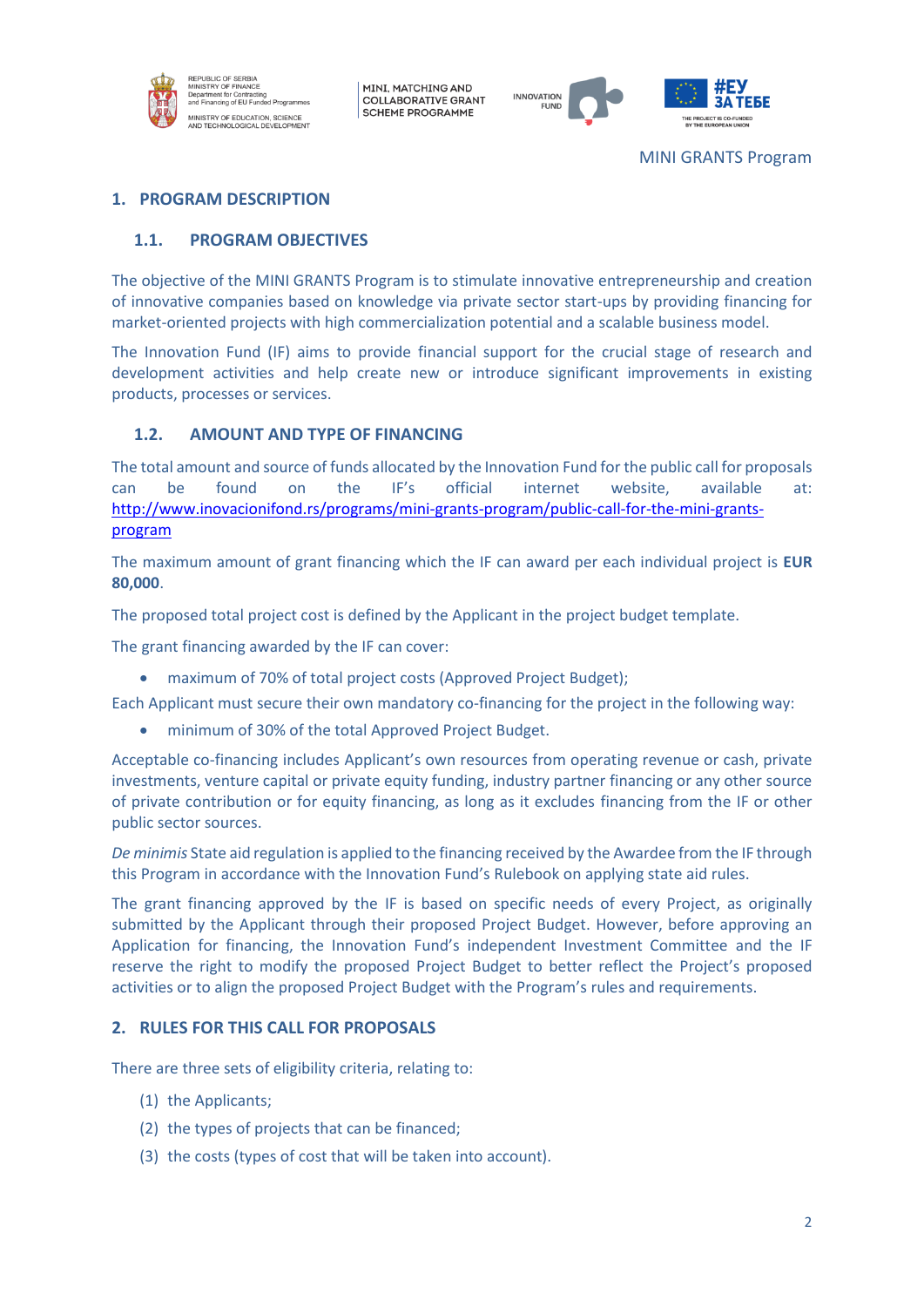



## <span id="page-5-0"></span>**2.1. ELIGIBILITY OF APPLICANTS**

Each Application will be reviewed for eligibility using the following criteria:

The Applicant is a:

- $\circ$  Micro or small company<sup>1</sup> in majority private ownership of Serbian residents<sup>2</sup> (51% or more), incorporated in Serbia<sup>3</sup> for no longer than five (5) years at the time of Application submission, **or**
- o Team consisting of a maximum of 5 members.

In cases where the Application is submitted by a team (not yet incorporated as a company), if financing is approved, the Applicant will be required to establish a company that will be the recipient of the funds and legally responsible for implementing the project, and it must fulfill all eligibility requirements stated in this section. The newly established company must be in **at least 51% ownership by the proposed team member(s)** (the percentage of ownership among team members is subject to their internal agreement).

Applicant company that meets any of the following criteria is **NOT eligible** to apply for the MINI GRANTS Program:

- Has raised EUR 500,000 or more in total financing (equity, debt or grant) from public or private sources;
- Has revenue of EUR 2,500,000 or higher in any of prior 3 years, or is in more than 25% ownership by private entity that fulfills this criterion (this does not include VC or PE funds or similar investing entities);
- Has received financing from any other IF financing program for the same activities;
- Is considered to be an affiliated entity<sup>4</sup> of a large company (domestic or foreign) or is 10% or more owned by a large company (domestic or foreign);
- Any of the founders are majority owners and/or are in control of a company that is implementing a project financed under the IF's grant programs\* at the time of Application submission;
- Any of the founders are majority owners and/or are in control in more than one company that is submitting an Application or is a co-applicant under the IF grant programs\*.
	- \* except of innovation vouchers

*Note: Control shall imply the right or possibility of one person/entity, either independently or acting together with other persons/entities, to have controlling influence on the operations of another entity through an equity interest in share capital, an agreement or a right to appoint the majority of directors or Supervisory Board members, in line with the applicable Serbian Company Law.*

The Applicant cannot receive more than **EUR 800,000** of grant financing from the IF under all of the IF programs (including Mini Grants Program, Matching Grants Program, Collaborative Grant Scheme Program, TT Program, Katapult Program and others) over the lifetime of the company applying for

<sup>&</sup>lt;sup>1</sup> In accordance with the current Law on Accounting of the Republic of Serbia, including newly founded companies as stipulated in this law.

<sup>&</sup>lt;sup>2</sup> In accordance with the current Law on personal income tax. The Applicants might be required to submit the proof of residency for its owners.

<sup>&</sup>lt;sup>3</sup> In accordance with the current Serbian Company Law in effect.

<sup>4</sup> As defined by the Serbian Company Law.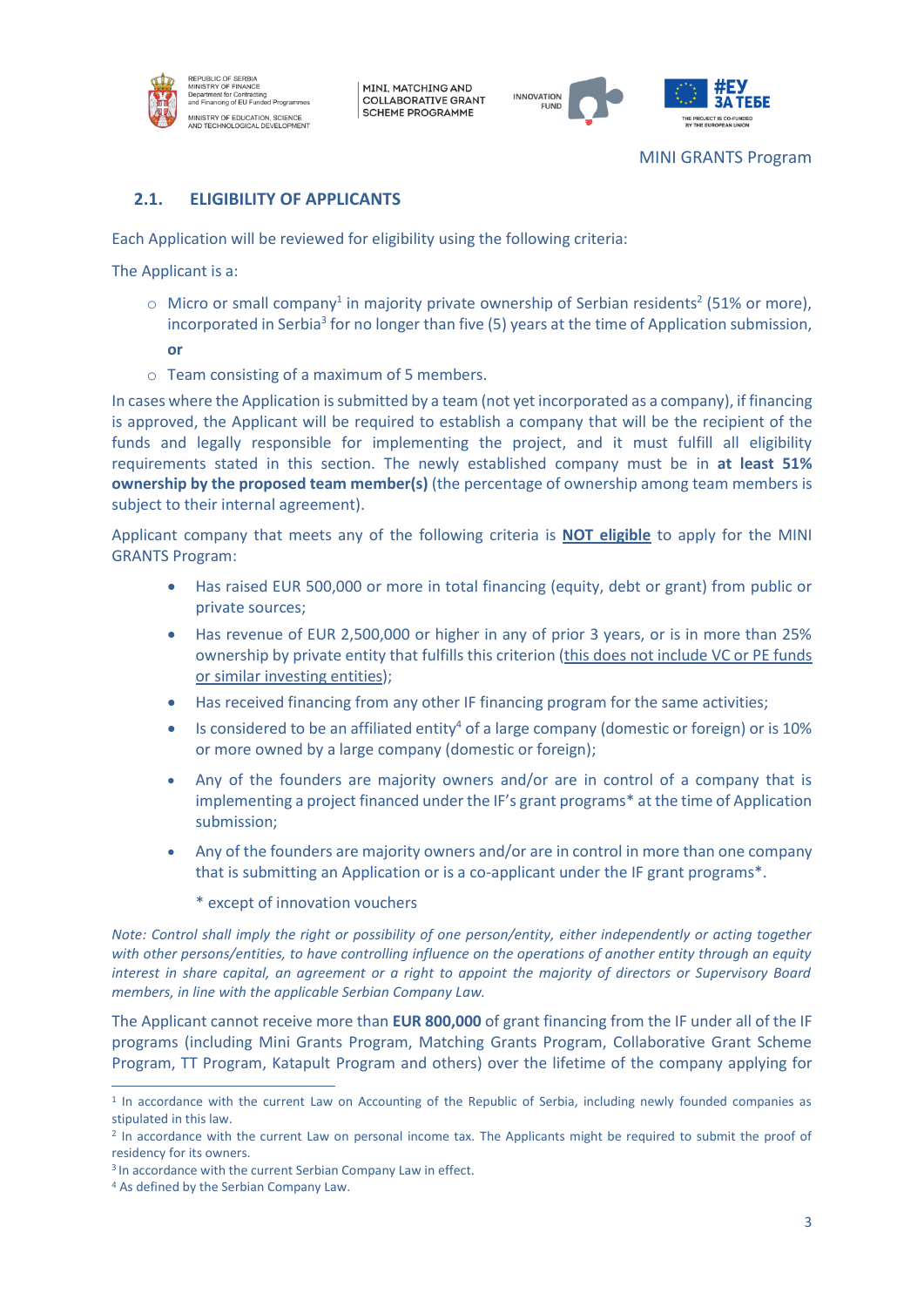

EPUBLIC OF SERBIA<br>NISTRY OF FINANCE n Union<br>Int for Co **Superintent for Contracting**<br>and Financing of EU Funded Programm .<br>IINISTRY OF EDUCATION, SCIENCE<br>ND TECHNOLOGICAL DEVELOPMENT

MINI, MATCHING AND **COLLABORATIVE GRANT SCHEME PROGRAMME** 



MINI GRANTS Program

financing. This maximum amount includes the IF financing awarded to any past, present or future affiliated entity (including its subsidiaries, spinoffs or affiliated companies which have changed their trade name).

In cases where the Applicant is a team, and therefore is not incorporated as a company at the time of the application, aforementioned rule is applied as follows: in case that any of the team members is majority owner and/or has control rights over the company<sup>5</sup> that has been awarded financing under any of the IF programs (or was majority owner or had control rights over the company at the time when financing was awarded), all these previously awarded amounts count toward the maximum amount of EUR 800,000.

Modified and improved Applications which were previously rejected are allowed. **However, an Applicant can resubmit substantially the same Application only once (regarding all IF's financing programs: Mini Grants Program, Matching Grants Program, Collaborative Grant Scheme Program)**. An Application which is substantially the same as any two Applications (i.e., based on the substantially same or similar innovative technology, product or service and business plan) previously submitted to the IF by the Applicant will NOT be considered for further evaluation.

Any Applicant that is submitting a modified and/or improved Application which has already been submitted in the past calls for proposals **must** fill out the appropriate section for returning projects in the business plan and to clearly illustrate the progress that was made since the time of the previous application.

Application submitted by an Applicant who is already implementing a project within the IF's Mini Grants, Matching Grants and the Collaborative Grant Scheme Program at the time of the submission **will not be taken into consideration.**

## <span id="page-6-0"></span>**2.1. TYPES OF PROJECTS THAT CAN BE FINANCED**

The IF will consider financing of **projects coming from all fields of science and technology and from any sector of the economy**.

However, please keep in mind that the MINI GRANTS Program is aligned with the 2020 – 2027 Smart Specialization Strategy Serbia, which focuses on four main priority domains:

- Food for future;
- Information and communication technologies (including specific focus on Artificial Intelligence, as envisaged by the Strategy for the Development of Artificial Intelligence in the Republic of Serbia for the period 2020-2025<sup>6</sup>);
- Machines and production processes of the future;
- Creative industries.

At least 50% of IF's available funding for the call for proposals will be allocated for applications in the abovementioned priority domains, subject to availability of good quality projects.

<sup>5</sup> Control shall imply the right or possibility of one person/entity, either independently or acting together with other persons/entities, to have controlling influence on the operations of another entity through an equity interest in share capital, an agreement or a right to appoint the majority of directors or Supervisory Board members, in line with the applicable Serbian Company Law.

<sup>6</sup> The strategy can be found on the following link[: https://www.srbija.gov.rs/tekst/437277](https://www.srbija.gov.rs/tekst/437277)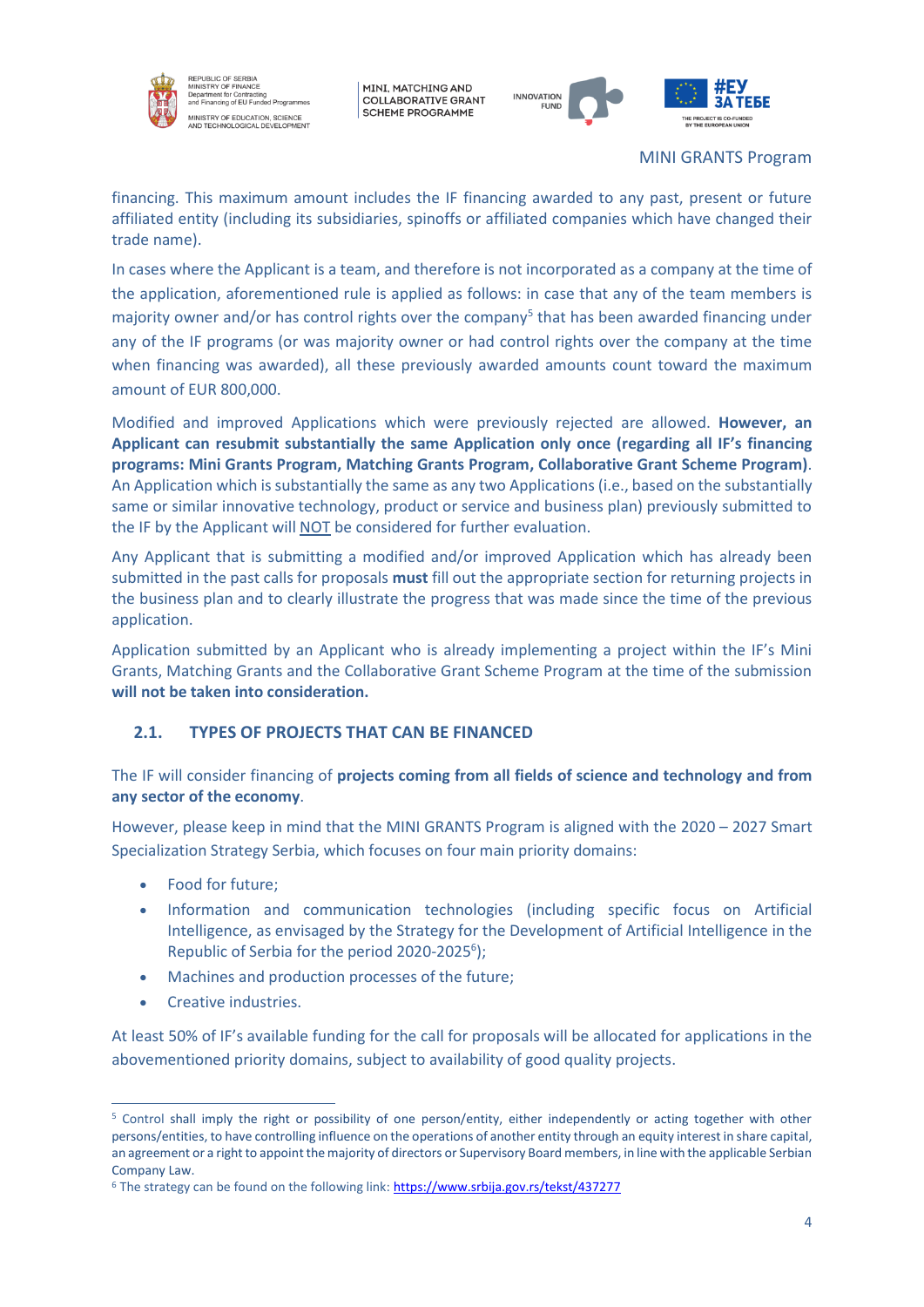



MINI GRANTS Program

The Smart Specialization Strategy Serbia can be found on the following link: [http://www.mpn.gov.rs/wp-content/uploads/2020/03/strategija\\_pametne\\_specijalizacije.pdf](http://www.mpn.gov.rs/wp-content/uploads/2020/03/strategija_pametne_specijalizacije.pdf)

The Innovation Fund will continue, together with the Government of the Republic of Serbia and the European Union as the main partners in supporting innovation, to provide support for projects that contribute to increased social inclusion of persons with disabilities using advanced technologies. The funding under the MINI GRANTS Program is ideal for the Applicants that offer:

- A competent and well-balanced team;
- High commercialization potential and viable business model;
- A competitive advantage over existing solutions addressing the same market needs.

The development activities undertaken within the project can include demonstrating, prototyping, piloting, testing and validation of new or improved products, processes or services where the primary objective is to make significant further improvements.

The minimum expected outcome for projects financed under the MINI GRANTS Program is a commercially usable prototype or pilot upon completion of the project. In case the Applicant already has a prototype at the time of applying, they are expected to be able to create a final product by the end of implementation period.

Projects that are focused on routine or periodic changes made to existing products, production lines, manufacturing processes, services and other already established operations (e.g. software version updates, product redesigns) which do not result in creation of tangible value and new intellectual property or know-how are not encouraged to apply, even if those changes may represent improvements for the Applicant's own portfolio or organization.

#### IP and know-how requirements

Any new IP and know-how which may be created during the implementation of the project must belong to the Applicant. To ensure this, the Applicant has to secure these IP and know-how rights in agreements concluded with any third party.

#### Duration

The project and the project budget must be designed for completion within a **maximum of 12 months**. The project may be extended only under exceptional circumstances for a period up to additional six (6) months subject to the review and approval by the IF. The Awardee must submit the request for change with the description of change and the justification for change at latest 30 days before the original end date of the project. The circumstances in which the project may be extended are unforeseen delays in project implementation caused by administrative, financial or other procedural factors; force majeure events which include, but are not limited to floods, fires, earthquakes, draughts, power and water shortages or general shortages of basic resources necessary for project implementation, armed conflict, etc. The approved amount of financing is not subject to increase in any case.

#### Number of Applications per Applicant

**Only one (1) Application** under this call for proposals regardless of the Program **is allowed**.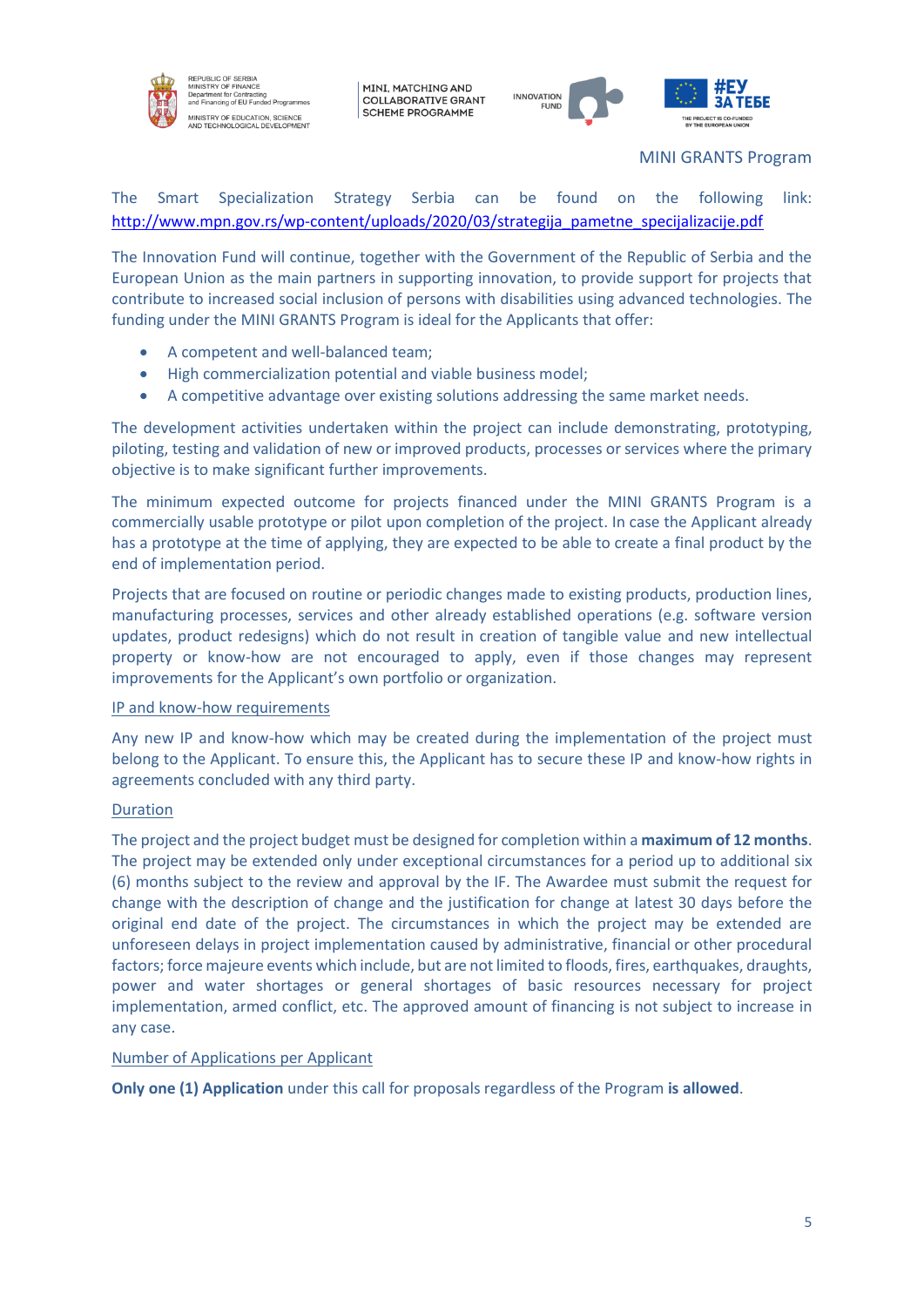



## <span id="page-8-0"></span>**2.2. ELIGIBILITY OF COSTS**

The grant awarded by the IF can only be used to co-finance the costs which are categorized as "eligible costs". The categories of costs that are eligible and non-eligible are indicated below. The Approved Project Budget for each project is both a cost estimate for the items listed in it and an overall ceiling for total "eligible costs".

#### Eligible costs

The following budget categories are eligible for financing under the MINI GRANTS Program:

- Human resources (can be inclusive of all social benefits for employees working on the project);
- R&D equipment and supplies (to be used for project purposes, includes purchased equipment, as well as leased or rented equipment, online services and tools);
- Offices and business support (maximum EUR 1,000 per month);
- External R&D services, subcontracts:
- R&D experts/advisors;
- Sales, marketing and business consultancy (maximum 20% of Approved Project Budget, including, business development advisory, market research, conference attendance, travel costs (without per diem), production of promotional material, website design);
- Patent application and fees, certifications.

Taking into account the uniqueness of every Application, the percentages of the project budget that are allocated to each category may vary depending on the project goals. All items listed items should be clearly justified by the Applicant. Budget items and the amounts may be adjusted by the Investment Committee or the IF in order to better reflect the project goals.

Only costs accrued during the project in accordance with the Approved Project Budget and completed by the end of the project are eligible for financing.

#### Ineligible costs

The following costs shall not be considered eligible but are not limited to:

- a) Debts and debt service charges (interest);
- b) Provisions for losses, debts or potential future liabilities;
- c) Costs declared by the awardee and financed by another action or work program receiving a European Union grant (including through the European Development Fund) or other public sources of financing;
- d) Purchases of land or buildings, including any renovation;
- e) Currency exchange losses, fees and penalties;
- f) Credits to third parties;
- g) In-kind contributions;
- h) Salary costs of the personnel of national administrations;
- i) Taxes, including VAT\*, duties and charges;
- j) Entertainment and hospitality expenses;
- k) Per diems;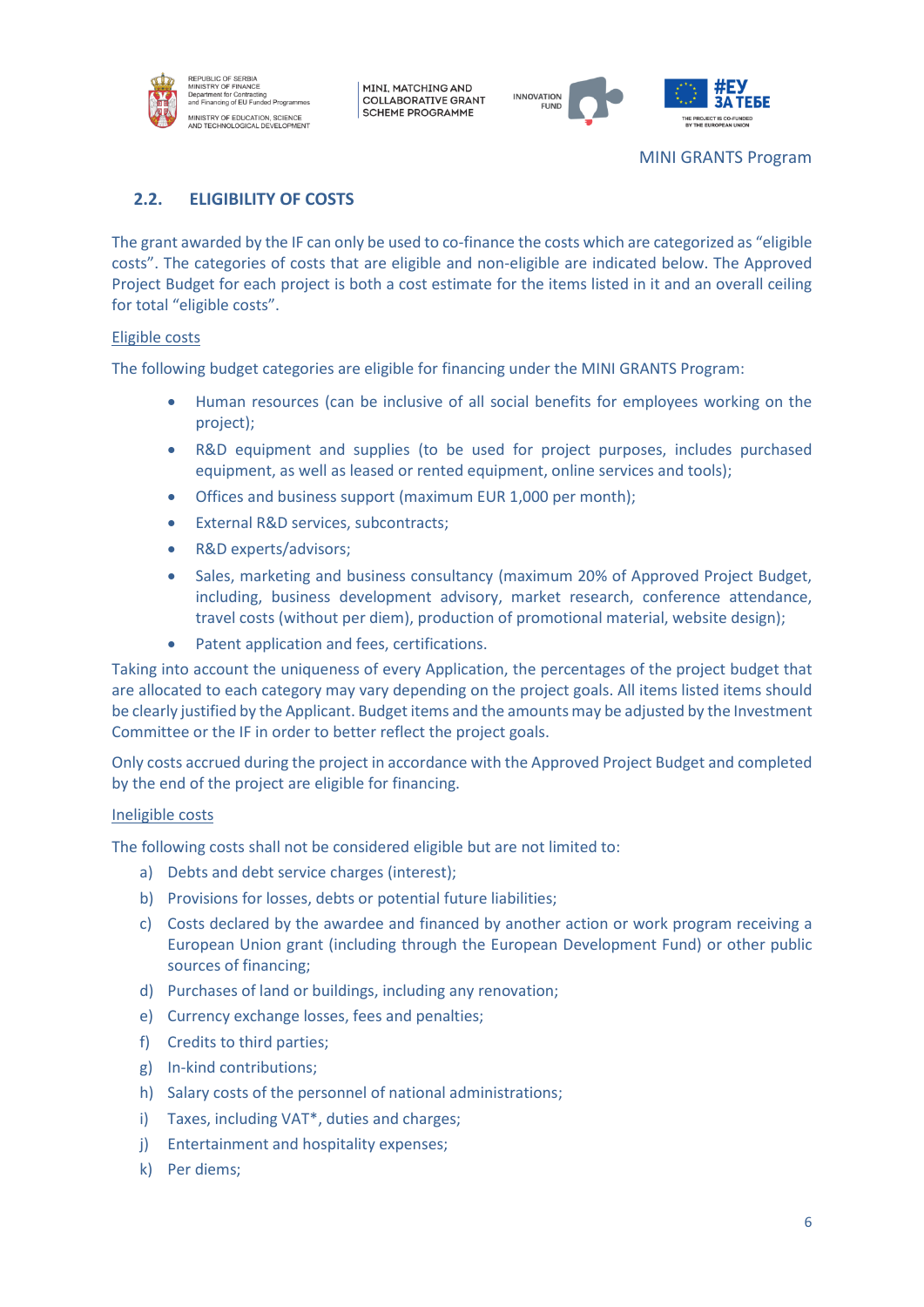



MINI GRANTS Program

- l) Recruitment, relocation or subscription costs; The procurement of second hand or refurbished goods;
- m) Any activities outlined in the IF's Environmental and Social Management Framework (ESMF) as Exclusions published on <http://www.inovacionifond.rs/>
- n) Cash payments from the project account.

\*In accordance with regulations governing the financing through the European Union Instrument for Pre-Accession (IPA), the financing under the Mini Grants Program in this public call is Value Added Tax (VAT), customs and import duties exempt.

## <span id="page-9-0"></span>**3. HOW TO APPLY AND WHICH PROCEDURES TO FOLLOW**

In order for any Application to be evaluated, it needs to be submitted as **a complete, structured documentation package within the given submission deadline electronically through the IF portal.** Only Applications submitted using the **IF online application portal and predefined document templates will be considered for financing.**

The complete set of necessary Application documentation can be found on the Innovation Fund's website [\(www.inovacionifond.rs\)](http://www.inovacionifond.rs/). Applicants are expected to download these documents and become closely acquainted with their content before beginning to prepare their Applications.

#### **Only complete Applications will be accepted.**

The complete Application documentation consists of two different types of documents:

#### **Application documentation:**

- Business Plan;
- Project Budget;
- Project Presentation (in free format based on instructions)\*;
- Environmental Screening Questionnaire (ESQ)<sup>7</sup>;
- CVs of the key personnel to be engaged in the project (maximum 5, free format, in English).

#### **Financial documentation:**

• Financial statements for the previous business year, if applicable.

**Note:** Application documentation must be submitted in the exact same visual and structural format and style as it is provided on the IF website. Any attempt to modify the Application documentation by unlocking and/or altering the formulas or text will result in the Application being disqualified from further evaluation.

**\*Project presentation in the PowerPoint format is the only exception to the note above, and needs to be submitted based on the instructions provided in the template itself (See the IF website).**

<sup>&</sup>lt;sup>7</sup> If applicable, the Applicant may be required to submit an Environmental Management Plan (EMP) at a later stage of the Application evaluation.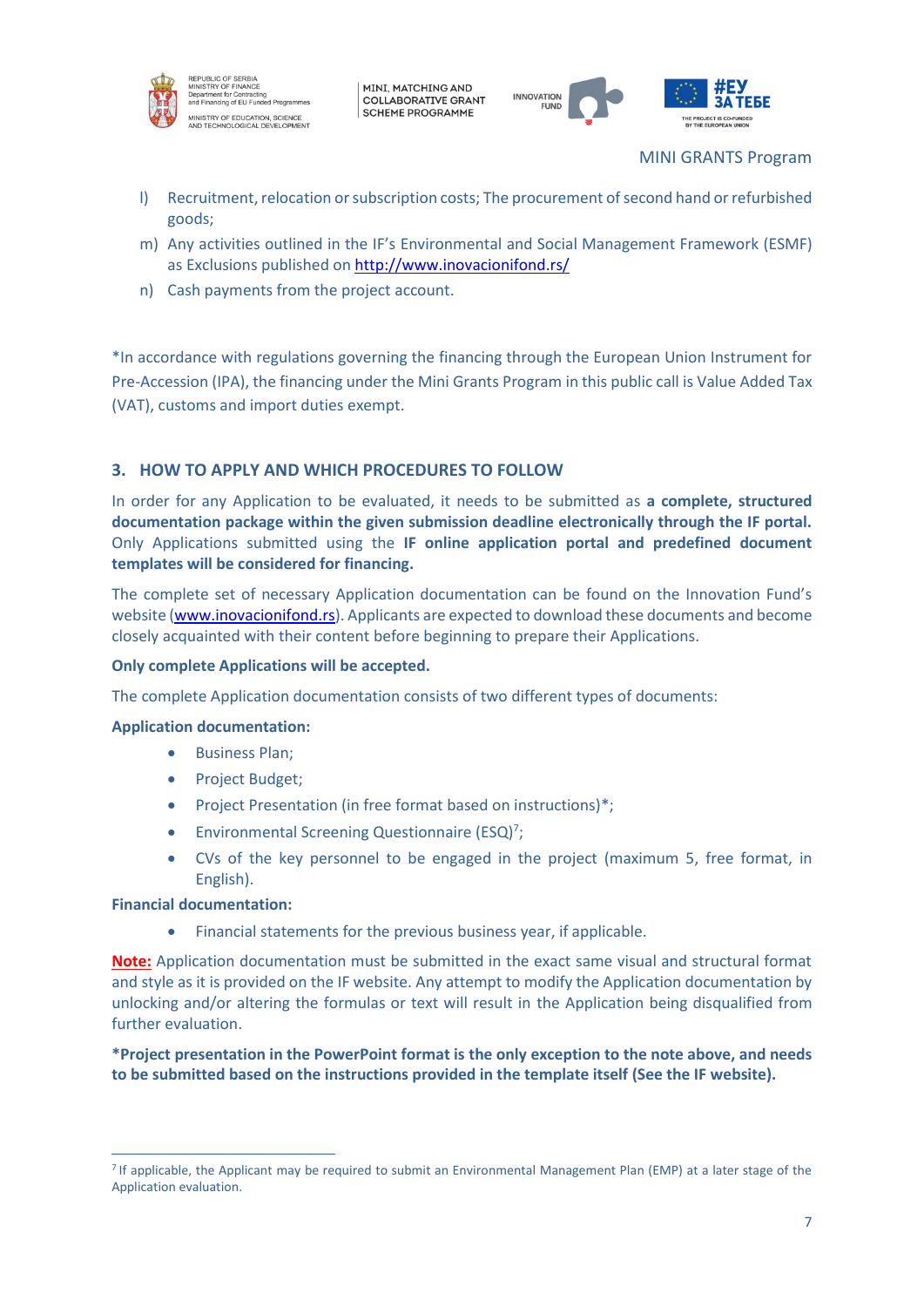

REPUBLIC OF SERBIA<br>MINISTRY OF FINANCE m⊓ਬਾਤ ਮਨ r On ਸਮਬਕਬਪਦ<br>Department for Contracting<br>and Financing of EU Funded Programmes .<br>MINISTRY OF EDUCATION, SCIENCE<br>NND TECHNOLOGICAL DEVELOPMENT

MINI, MATCHING AND **COLLABORATIVE GRANT SCHEME PROGRAMME** 



MINI GRANTS Program

## **Application templates are an integral part of the Mini Grants Program Manual, and Applicants are required to comply with the instructions given in these templates. Failure to comply will result in disqualification from the evaluation process.**

The Innovation Fund will provide advisory, non-obligatory and non-conclusive support to all interested Applicants via e-mail, phone, through frequently asked questions, information sessions and open doors that potential Applicants can require in regards to the administrative aspects of preparing the Applications for the MINI GRANTS Program. Furthermore, following the closing of a project submission deadline, the IF will provide a period in the eligibility review phase during which the Applicants can rectify administrative deficiencies pertaining to the contents of their Application, **but only in cases where the appropriate application templates provided by the IF were originally submitted by the Applicant**. This information will be requested in writing, including the deadline for the submission of the necessary corrections. After the eligibility review is completed, there will be no more possibility for rectifying deficiencies.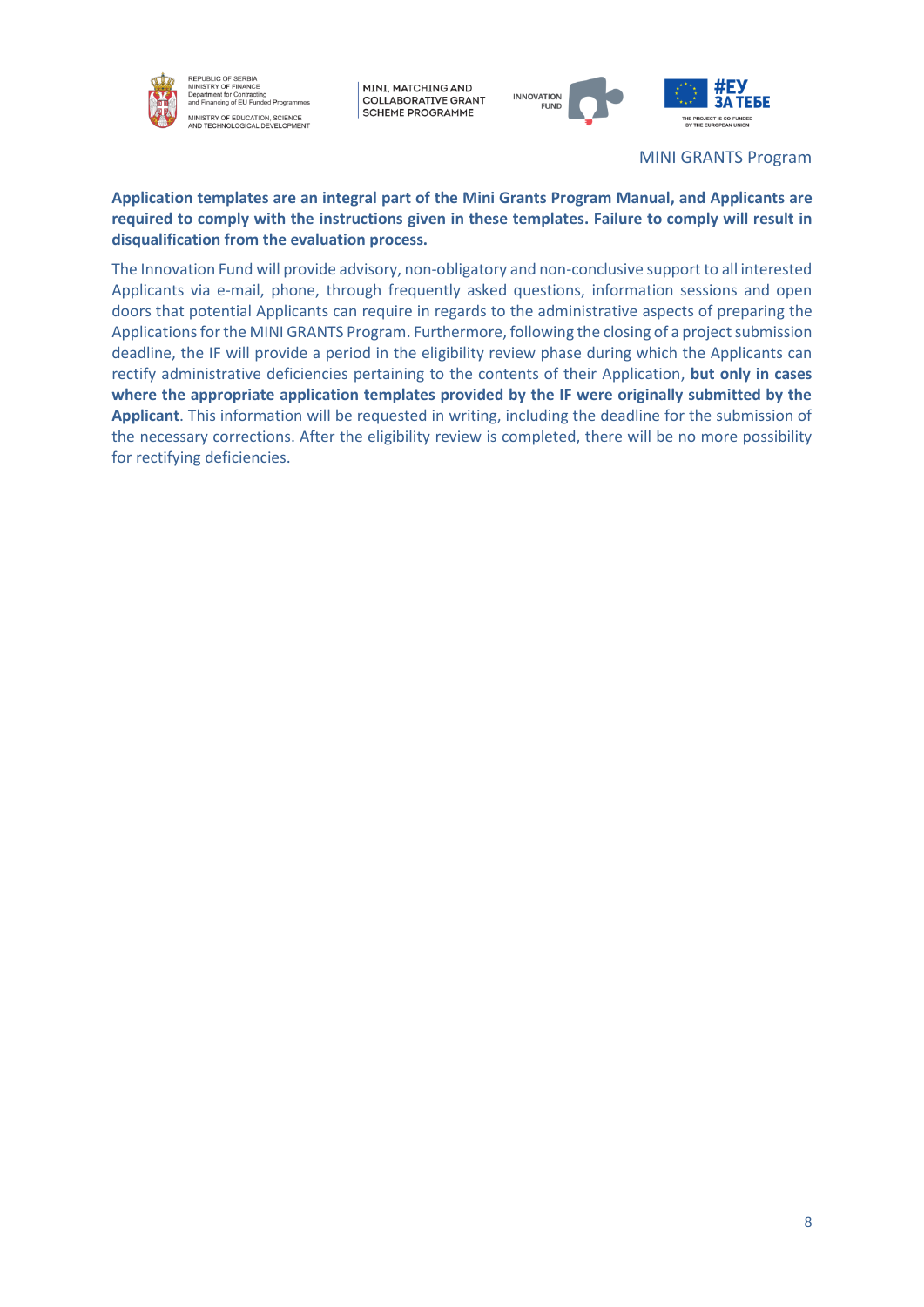



#### MINI GRANTS Program

#### **Figure 1**: Process flow and timeline

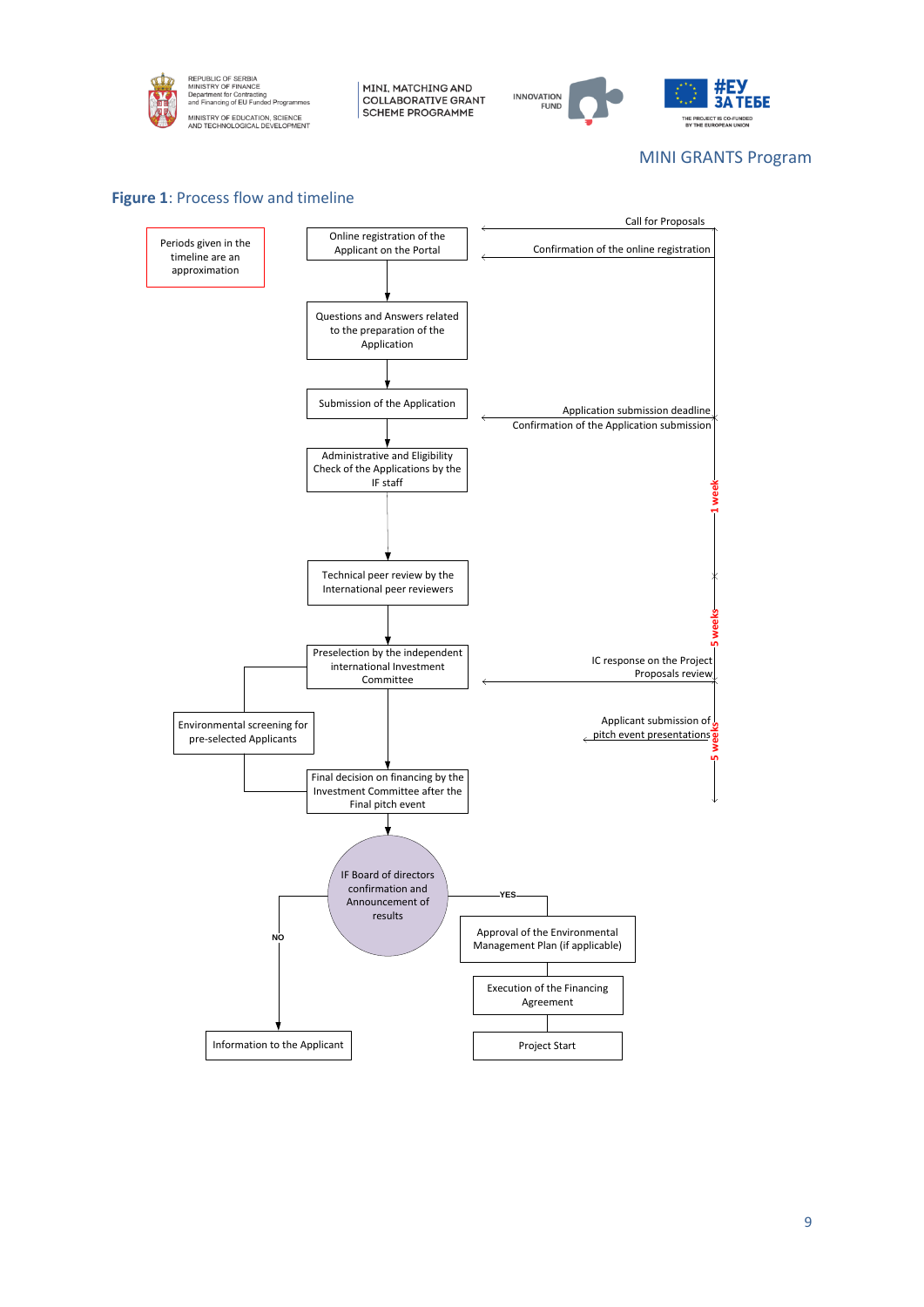



MINI GRANTS Program

## <span id="page-12-0"></span>**3.1. REGISTRATION PROCEDURE INSTRUCTIONS**

In order to apply for this Program, the Applicants first need to register an account on the IF's portal, accessed via the IF website. The registration request is approved by the Innovation Fund staff after preliminary assessment of the information provided in the account registration request (corporate and tax ID, basic company information and contact person details). **Teams can register without a corporate and tax ID**, which they will be required to provide after registering their company with the SBRA if financing is approved.

Processing the Applicant's registration request may take up to three (3) business days. Applicants are advised to submit their registration requests in a timely manner and upload necessary Application documents to avoid being locked out of the deadline for calls for proposals.

Upon approval of the account registration request by the IF staff, the Applicant will receive a confirmation e-mail with the necessary login credentials. The account then becomes active and is used to submit the necessary Application documents in electronic form. The e-mail address of the contact person given in the Applicant registration form needs to be a valid e-mail address as it will be used for future communication with the Applicant.

Applicants can open several projects with their account, but can only submit one (1) Application within a Call for proposals. When registering their project, the Applicant needs to choose the appropriate industry area and sub-sector from the available list in the drop-down menu on the IF portal. Additionally, each registered project will automatically receive a predefined Applicant Statement document which the Applicant must read and agree to. Applicants with existing login credentials cannot register again due to corporate ID restrictions and can freely use their existing credentials to create new projects under the "MINI GRANTS" tab.

# <span id="page-12-1"></span>**3.2. APPLICATION SUBMISSION INSTRUCTIONS**

Applicants can freely create new projects and upload documents at all times, but the submission of Applications is disabled until a call for proposals is officially launched by the IF. Once enabled, the submission of Applications is possible until the deadline given within the details of the call for proposals and published on the IF's website.

When the Applicant has successfully activated their account on the IF portal and submission of Applications becomes allowed, the Applicant can upload all the necessary Application documents to the designated slots within their project and then submit the Application for evaluation.

Once uploaded, each document can be overwritten by simply repeating the upload procedure, if the Applicant needs to update or replace the file for whatever reason. Please keep in mind that the previously uploaded document is permanently removed and replaced in the process. Overwriting of previously uploaded documents is possible up until the expiration of the Application submission deadline.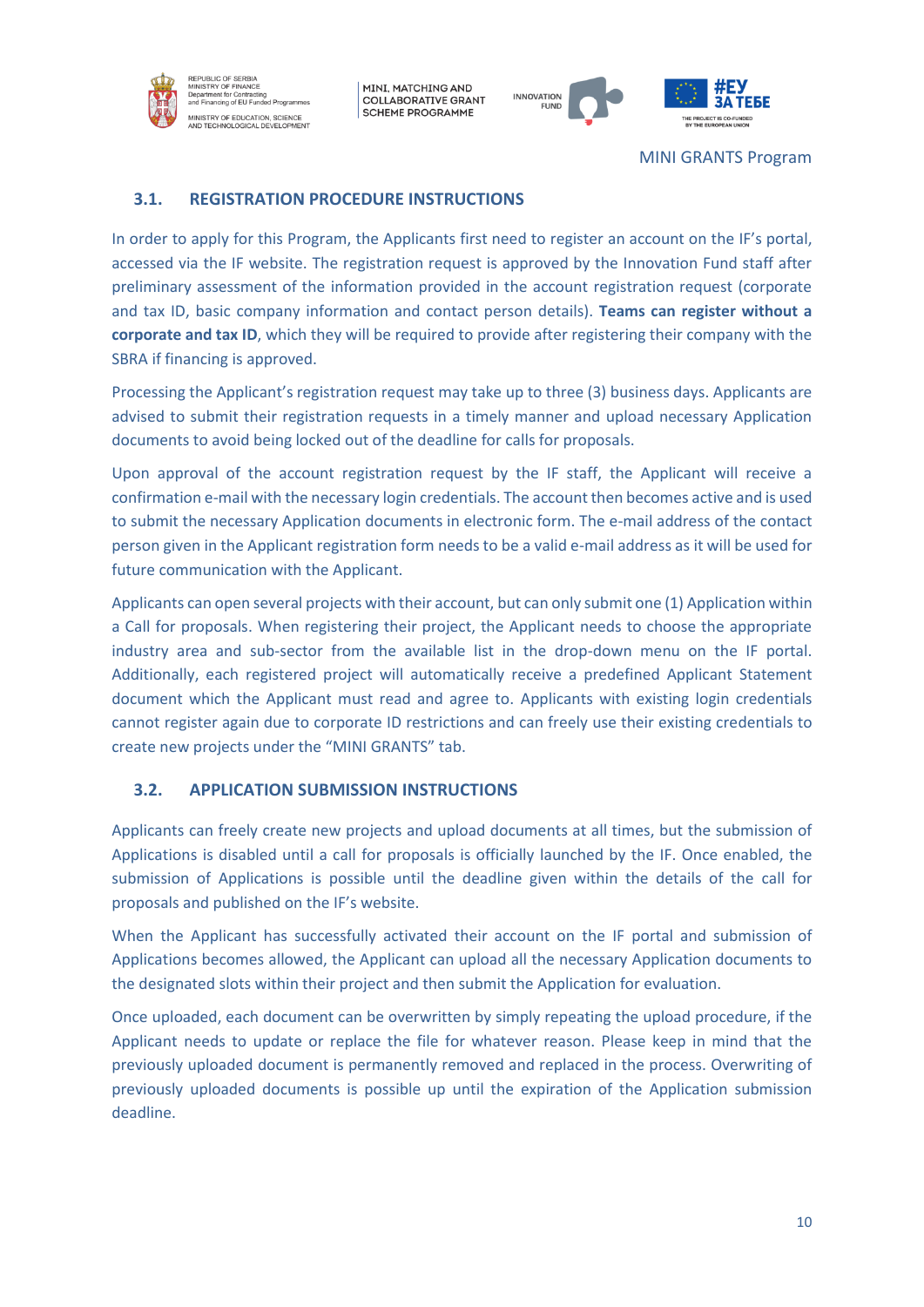

EPUBLIC OF SERBIA<br>INISTRY OF FINANCE n Union<br>Int for Co **Superintent for Contracting**<br>and Financing of EU Funded Programr .<br>IINISTRY OF EDUCATION, SCIENCE<br>ND TECHNOLOGICAL DEVELOPMENT

MINI, MATCHING AND **COLLABORATIVE GRANT SCHEME PROGRAMME** 



MINI GRANTS Program

Upon uploading all necessary documents, the Applicant must officially confirm the Application documents' validity by clicking the "Submit" button. This action informs the Innovation Fund that the Application is finalized and ready to be evaluated.

Applicants should keep in mind that the "Submit" button must be clicked before the expiration of the deadline in order for the Application to be taken into consideration for further evaluation. Furthermore, Applicants are free to make alterations or modifications to the submitted documents before the expiration of the Application submission deadline and have to validate the new refreshed Application documentation by clicking the "Submit" button.

It is the Applicant's responsibility to ensure the timely submission of the information/documents. **The Applications submitted after the deadline will not be considered for the evaluation.**

## Acceptance of Terms of financing

By submitting an Application, the Applicant agrees to accept all relevant terms required by the IF in order for the Application to be considered and evaluated. Therefore, the Applicant agrees to accept the terms for the following:

- MINI GRANTS Program Manual;
- Applicant Statement;
- Financing Agreement;
- IF's Environmental and Social Management Framework;
- Confidentiality Policy and Prevention of Conflict of Interest Policy;

Furthermore, the Applicant agrees to undertake all necessary actions in order to prevent possible Fraud and Corruption activities during the implementation of the project. In pursuance of this policy, the practices constituting Fraud and Corruption are defined as follows:

- (i) "corrupt practice" is the offering, giving, receiving, or soliciting, directly or indirectly, of anything of value to influence the actions of another party;
- (ii) "fraudulent practice" is an act or omission, including misrepresentation, that knowingly or recklessly misleads, or attempts to mislead, a party to obtain financial or other benefit or to avoid an obligation;
- (iii) "collusive practices" is an arrangement between two or more parties designed to achieve an improper purpose, including to influence improperly the actions of another party;
- (iv) "coercive practices" is impairing or harming, or threatening to impair or harm, directly or indirectly, persons or their property to influence their participation in a procurement process, or affect the execution of a contract;
- (v) "obstructive practice" is:

(a) deliberately destroying, falsifying, altering, or concealing of evidence material to the investigation or making false statements to investigators in order to materially impede an investigation into allegations of a corrupt, fraudulent, coercive, or collusive practice; and/or threatening, harassing, or intimidating any party to prevent it from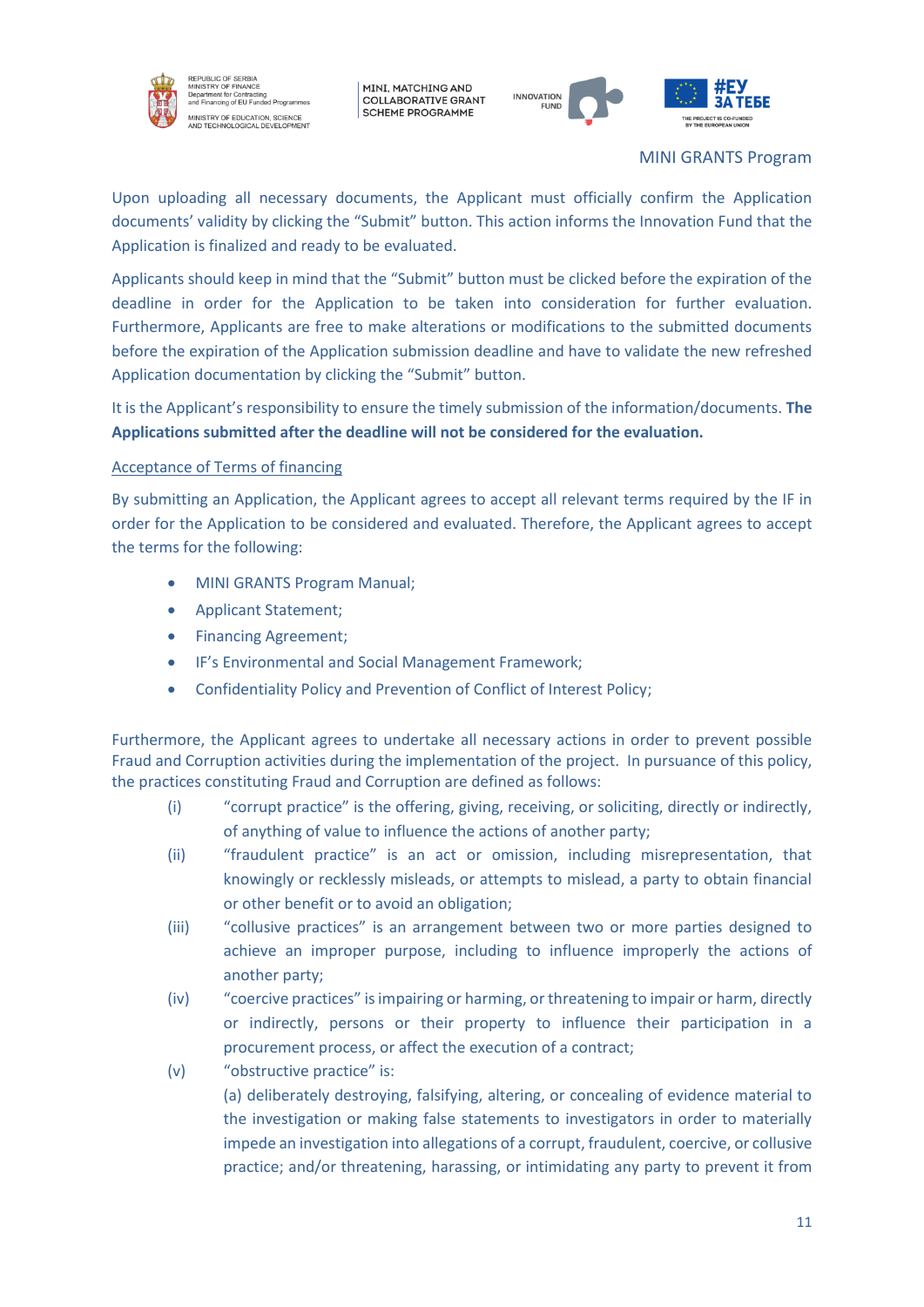



MINI GRANTS Program

disclosing its knowledge of matters relevant to the investigation or from pursuing the investigation, or

(b) acts intended to materially impede the exercise of inspection and audit rights.

Before applying for the Innovation Fund's programs, the Applicant is advised to carefully read all relevant documents and contact the IF staff if any questions arise.

## <span id="page-14-0"></span>**4. EVALUATION AND FINANCING DECISION**

The evaluation procedure includes several steps:

- The administrative and eligibility check of all Applications received;
- Pre-selection of Applications (based on review by the Investment Committee and technical peer-reviewers);
- Environmental screening of all pre-selected Applications
- Financing decision (made by the Investment Committee after a live-pitch event).

The Applications will be evaluated based on the following criteria:

- Management and key personnel credentials and ability of the company/team to deliver;
- Innovative technology, product or service; usefulness and uniqueness of the innovation; clear IP position;
- Clear market need and commercialization potential;
- Potential for revenue/partnership with a strategic partner within two to three (2-3) years after the project start;
- Viable implementation methodology and capabilities;
- Use of funds and adequacy of the project budget;
- Technology and implementation risk management.

Only Applications excelling in all the above-mentioned criteria will be recommended for financing. Additional details regarding the evaluation process can be found in the Review Guidelines document, available at: [http://www.inovacionifond.rs/en/programs/mini-grants-program/mini-documentation](http://www.inovacionifond.rs/en/programs/mini-grants-program/mini-documentation-november-2021)[november-2021](http://www.inovacionifond.rs/en/programs/mini-grants-program/mini-documentation-november-2021)

Each person taking part in any stage of the evaluation process is required to abide by the IF's Confidentiality Policy and Prevention of Conflict of Interest document.

## <span id="page-14-1"></span>**4.1. ADMINISTRATIVE AND ELIGIBILITY CHECK**

After the Application is submitted, the IF staff will conduct a desk review of the eligibility and completeness of the submitted Applications. Please observe that only fully completed, signed, and electronically submitted Applications will be considered for evaluation. During this stage, the IF will provide every Applicant whose Application was initially determined to be administratively deficient with a 72-hour window to rectify the identified deficiencies, **but only in cases where the appropriate**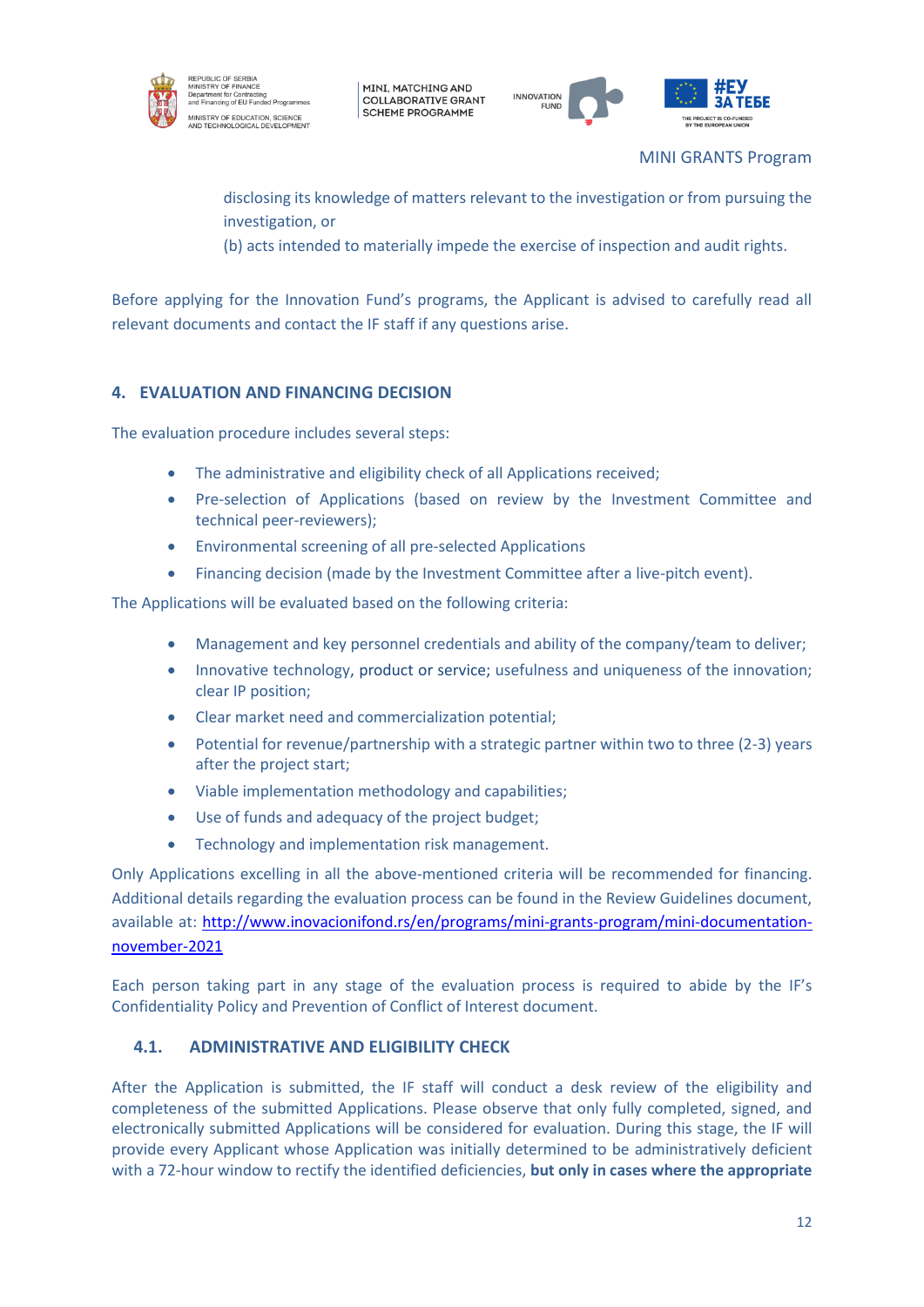



MINI GRANTS Program

**templates provided by the IF were originally submitted by the Applicant**. Ineligible Applicants and Applicants whose Applications did not pass the administrative aspect of the check will be notified of their ineligibility by email, after the IF completes the administrative and eligibility check of all submitted Applications.

If an Applicant wishes to file a fact-based objection to the outcome of the administrative and eligibility check (citing evident omissions, oversights or mistakes made by the IF staff), they may submit a formal letter of objection to the IF, written in English with a recommended limit of around 500 words within 8 calendar days from the day of receiving the original eligibility review decision notification. The IF will provide an official response to the formal letter of the objection within 14 calendar daysfrom receiving the objection.

## <span id="page-15-0"></span>**4.2. PRE-SELECTION OF APPLICATIONS**

The first phase of review of eligible Applications for the MINI GRANTS Program includes a technical peer-review by independent international peer reviewers, and evaluation by the IF's independent Investment Committee. Both types of evaluators assign points for each of the evaluation criteria and the points are then summed after being awarded the appropriate weights to generate the total score for each Application (30% of total score comes from the peer reviewers, while 70% of the total score comes from the Investment Committee). All Applications which score 75% of the maximum number of points and above (21 or more) will be preselected for the second phase of review.

If an Applicant wishes to file a fact-based objection to the outcome of the preselection phase (citing evident omissions or mistakes made by the Investment Committee or the IF staff), they may submit a formal letter of objection to the IF, written in English with a recommended limit of around 500 words within 8 calendar days from the day of receiving the original preselection decision notification. The content of the letter must be limited to the clarification of the data already existing in the originally submitted application. The IF will provide an official response to the formal letter of objection within 14 calendar days from receiving the objection.

During the course of the evaluation of submitted Applications, the Applicant may be required to submit supplemental information.

## <span id="page-15-1"></span>**4.3. ENVIRONMENTAL REVIEW**

All pre-selected Applications will undergo a screening by External environmental and social management provider (ESMP) to verify compliance with the IF Environmental and Social Management Framework (ESMF).

The environmental review consists of assessment of the Environmental Screening Questionnaires (ESQ) for all pre-selected Application. The pre-selected Applicants will be informed about the results of the ESQ assessment only if the Environmental Management Plan (EMP) is required. When an Application (project) requires the preparation of the EMP (Category B), it is the responsibility of the Applicant (who has at that time been informed by the IF that the financing for the Applicant's project was approved) to prepare the EMP and submit it to the ESMP for approval as one of the prerequisites for signing the Financing Agreement. The guidance on the content of the EMP is provided in the Environmental and Social Management Framework (ESMF) available on-line [www.inovacionifond.rs.](http://www.inovacionifond.rs/) Environmental and Social Management Framework specifies environmental and social procedures for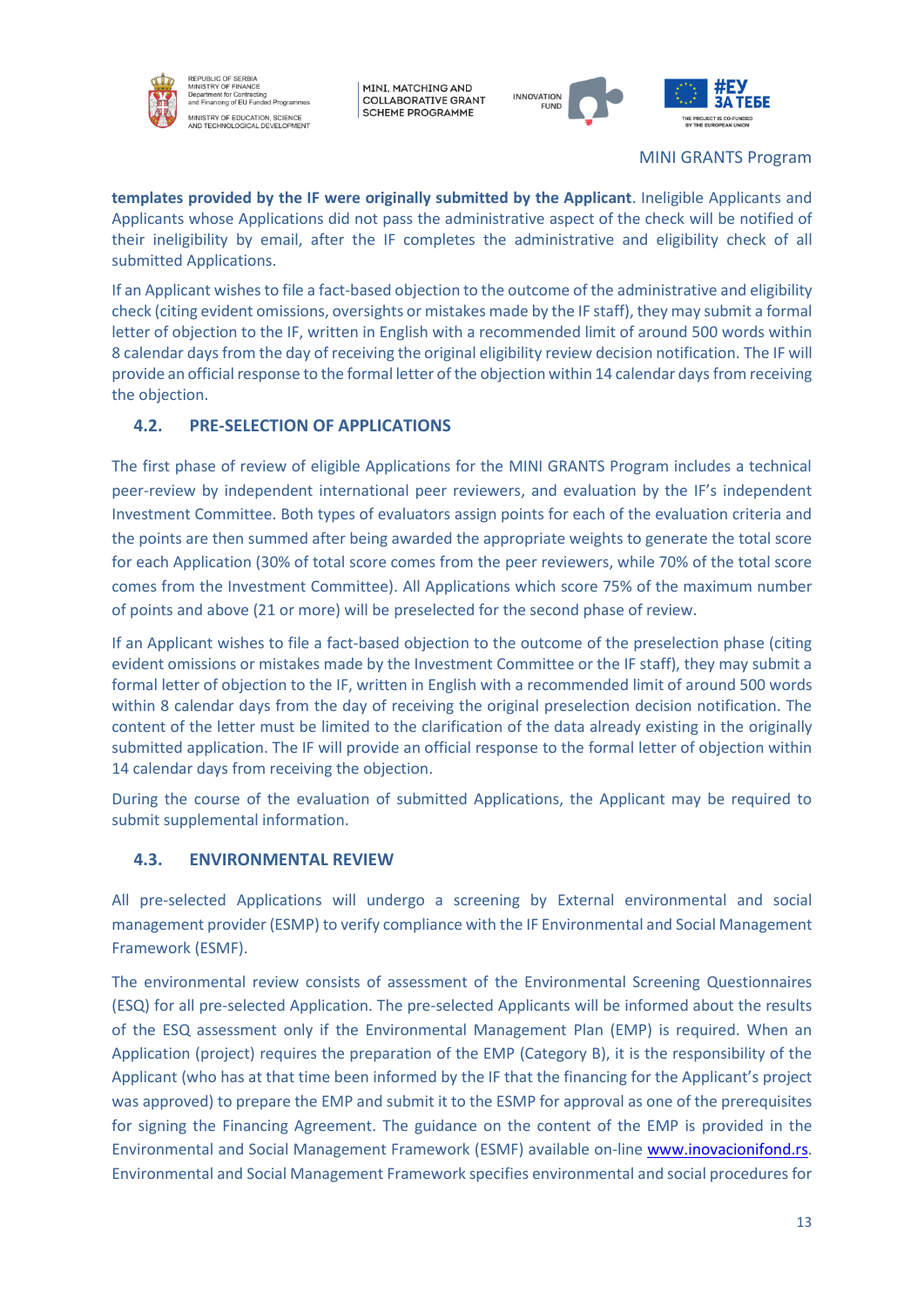

EPUBLIC OF SERBIA<br>NISTRY OF FINANCI and Financing of EU Funded Program .<br>INISTRY OF EDUCATION, SCIENCE<br>ND TECHNOLOGICAL DEVELOPMENT

MINI, MATCHING AND **COLLABORATIVE GRANT SCHEME PROGRAMME** 





#### MINI GRANTS Program

implemented projects to adhere to, which are consistent with Serbian national legislation. In cases where an Application requires an EMP and the Applicant does not prepare it or is not approved by the ESMP, that Application becomes ineligible for financing<sup>8</sup>. Additionally, all preselected Applications which are categorized as type A projects according to the ESMF, are considered automatically ineligible for financing under this program.

# <span id="page-16-0"></span>**4.4. FINANCING DECISION**

The final decision for financing under the MINI GRANTS Program is made by the IF's independent Investment Committee **after a live pitch event.** During this event, all Applicants which have been preselected by the IF's Investment Committee and satisfied the ESQ Environmental review will present their projects in front of the independent Investment Committee in person. Based on the results of the live presentation, the Investment Committee will make its final decision. Following the Investment Committee's decision to award financing and accompanying statutory procedures, the Applicant will be notified via email about the positive decision on financing and subsequently offered to sign the Financing Agreement. The Investment Committee will perform the necessary budget clearing for every pre-selected project to optimize the use of available financing in this public call. The Investment Committee reserves the right to modify the milestones (proposed by the Applicant) and to set specific conditions for each individual project. The IF will also notify all pre-selected Applicants whose projects were not awarded about the outcome of the final phase of the evaluation process and they will receive the Investment Committee's comments for their project.

# <span id="page-16-1"></span>**4.5. CONTRACTING OF FINANCING AGREEEMNT**

From the date of notifying the Awardee about the positive decision on financing, Awardee will have up to 10 weeks to fulfill necessary requirements and sign the Financing Agreement<sup>9</sup>. Each Awardee will be notified about the signing date of the Financing Agreement.

The Awardee is obliged to provide the following required documents before signing the Financing Agreement:

- Approved Environmental Management Plan (EMP) for Category B projects only, will be contacted by the ESMP;
- Proof that the Awardee is listed in the Register of Bidders at the Serbian Business Registers Agency;
- Bank Agreement on opening project bank account;
- Other as requested.

<sup>&</sup>lt;sup>8</sup> As per IF's Environmental and Social Management Framework (ESMF) the Applicant is obliged to follow the environmental procedures.

<sup>&</sup>lt;sup>9</sup> On exceptional circumstances this period may be extended for additional 4 weeks on case-by-case basis.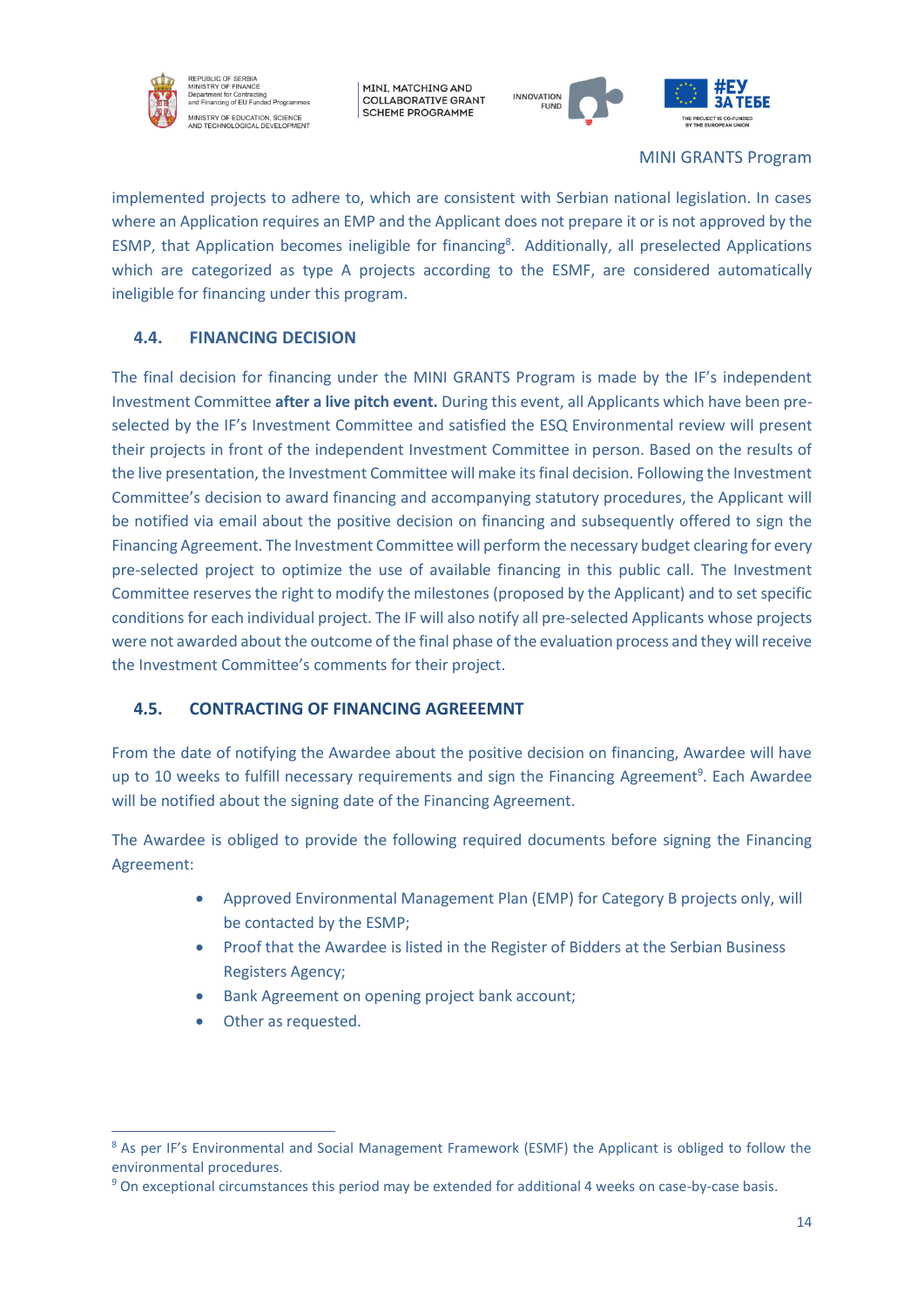



MINI GRANTS Program

## <span id="page-17-0"></span>**5. IMPLEMENTATION AND MONITORING OF THE PROJECT**

#### <span id="page-17-1"></span>**5.1. GENERAL IMPLEMENTATION PRINCIPLES**

The Awardee is required to carry out the project diligently, timely and efficiently in accordance with the terms of the MINI GRANTS Program and the Financing Agreement and with sound technical, economic, financial, managerial, environmental and social standards and practices.

The Awardee is required to carry out the project in accordance with the provisions of the IF's Environmental and Social Management Framework and the Environmental Management Plan (where applicable) and to take in a timely manner all measures to enable the IF to monitor the provisions of the Environmental Management Plan.

The Awardee is required to implement the project in accordance with the signed Financing Agreement. Any significant deviation from the Application (e.g. project is not on schedule for completion within timeframes defined in the Application, proposed milestones are not achieved) requires prior written consent of the IF.

Any costs covered from the project funds may not be incurred before the start of the project.

### <span id="page-17-2"></span>**5.2. PAYMENTS AND DISBURSEMENT OF PROJECT FUNDS**

The Awardee must open a project bank account where project financing from the IF and co-financing from the Awardee is transferred. This account must not be used for any other purpose except for implementation of the approved project. The Awardee bears full legal responsibility for this account, documents all the payments made to and from it and reports them back to the Innovation Fund.

The project funds are disbursed on a quarterly basis. The disbursement amount will cover up to 70% of the Approved Project Budget for the quarter. However, prior to the quarterly disbursement, the Awardee must submit, along with the quarterly progress- and financial- report a bank account statement showing that the Awardee has deposited in the project account a minimum of 30% of the total amount of funds requested for the particular quarter.

Prior to next quarterly disbursement, the Awardee must **submit quarterly progress- and financialreports within two (2) weeks after the last calendar day of the project quarter** along with other required documentation and these reports must be approved by the IF. Upon review and approval of the reports by the IF, the Awardee will be eligible for disbursement for the next quarter.

Disbursement for the last quarter of the project will be reduced by an amount of 10% of the total IF financing as per Approved Project Budget until the monitoring of the project is completed as defined in section 5.5 and the final report is approved.

The final disbursement for eligible costs will be made upon review and approval of the final progress report and the quarterly financial report for the last project quarter and upon completion of the project in accordance with the provisions of the Financing Agreement and signing of the Final Settlement. In case of any ineligible costs, the IF's pro-rata amount of these costs will be subtracted from the withheld amount.

The review and approval of the reports will take approximately two (2) weeks and will include deskreview (financial report and progress report) and may be subject to an on-site monitoring visit as described in Section 5.5.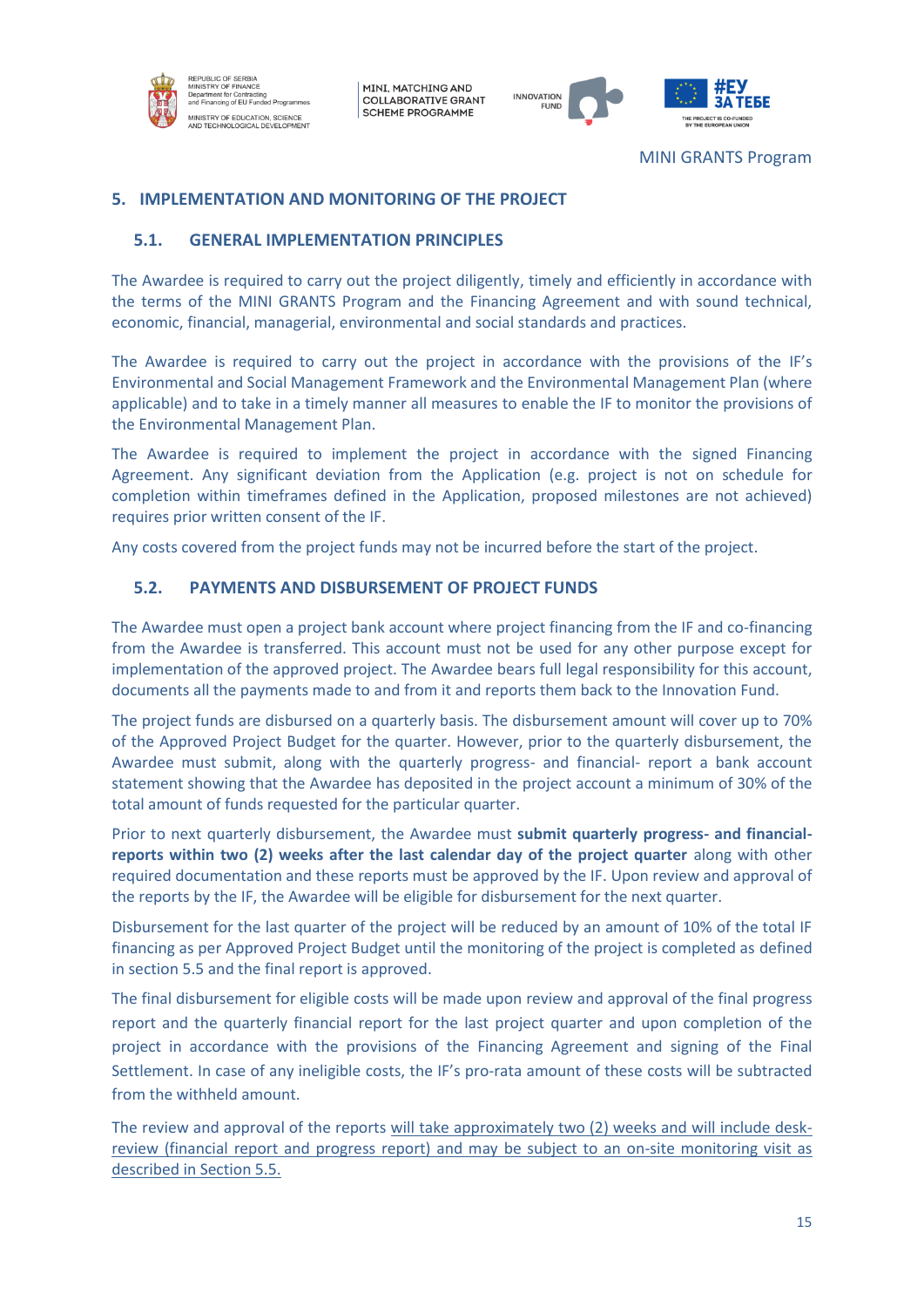

EPUBLIC OF SERBIA<br>NISTRY OF FINANCE nt for Co nd Financing of EU Funded Program .<br>IINISTRY OF EDUCATION, SCIENCE<br>ND TECHNOLOGICAL DEVELOPMENT

MINI, MATCHING AND **COLLABORATIVE GRANT SCHEME PROGRAMME** 



MINI GRANTS Program

All payments to the Awardees are made in Serbian Dinars at the official average exchange rate of the National Bank of Serbia on the date of the disbursement.

In special cases, Awardee is allowed to request *changes of the Approved Project Budget within any budget category.* In order to implement the budget changes, the Awardee is obligated to send a written request for reallocation of funds to the IF and a Project Budget proposal for approval via email. The Awardee has the right to request a change once in 6 months. Only after the receipt of the IF's written approval the Awardee can make payments related to these changes. However, if the change affects the disbursement schedule, an amendment to the Financing Agreement needs to be signed.

## <span id="page-18-0"></span>**5.3. PROCUREMENT PROCEDURES**

Subject of procurement procedures are:

- I. **Procurement of supply** includes the purchase or rental of supplies/equipment (may include sitting, installation and maintenance);
- II. **Procurement of services** includes engagement of service providers, firms and/or individuals, experts, advisors.

Awardee will conduct procurement for **all budget categories**, except for:

- I. Budget category I. Human resources;
- II. Supplier/service provider who was explicitly named in the first Project Budget that was part of the Application;
- III. Proven previous professional collaboration. In this case, Awardee has to submit to the IF Portal contract, invoice or other proof of previous collaboration which was dated before Investment Committee decision for financing. Previous collaboration may be appropriate only for cases when there is natural continuation of previous work or compatibility with existing equipment, with reasonable prices. The IF reserves the right to request additional documents to confirm the previous collaboration, if needed.

#### **Procurement principles**

The Awardee shall respect the principles of **fair competition, transparency, proportionality, equal treatment, non-discrimination and economy, efficiency and effectiveness**. All procurements shall be put out to competition on the broadest possible basis. The estimated value of a procurement package may not be determined with a view to circumventing the applicable rules, nor may be split up for that purpose. No artificially splitting is allowed. Supplies or services that can be purchased from the same supplier or service provider in principle should be included in a same procurement procedure.

The contract must be awarded to the **tenderer offering best value for money for service tenders** (i.e., the tenderer offering the best price-quality ratio) or, as appropriate, to the tenderer offering the **lowest price for the fulfillment of the technical specifications for the supply contracts**. In doing so, the Awardee shall avoid any conflict of interests and respect the following basic procurement principles:

• The Awardee shall evaluate the offers received against objective and transparent criteria which enable measuring the quality of the offers and which take into account the price i.e.,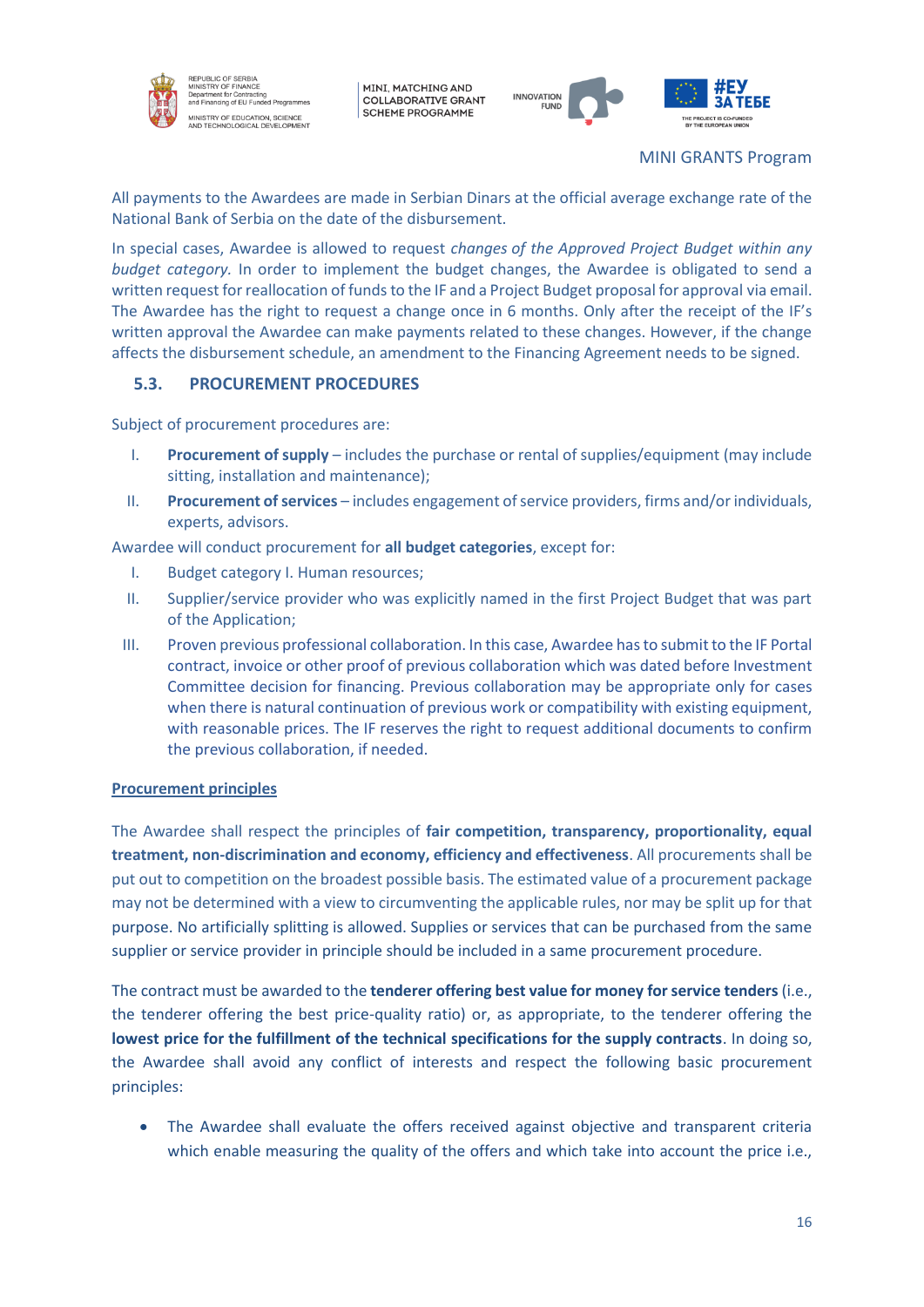



#### MINI GRANTS Program

the offer with the lowest price shall be awarded the highest score for the price criterion for service tenders.

- The Awardee shall keep sufficient and appropriate documentation with regard to the procedures applied.
- Fair competition and equal treatment There should always be a competition for the award of contracts. All tenderers must be given the same information and be treated equally with this regard. The potential tenderers should be given sufficient time to prepare and submit their offers.
- Objectivity and impartiality Requirements in the technical specifications for supply and terms of reference for service procurements must be non-discriminatory, clear and unambiguously set in line with the market conditions. Using manufacturer or brand name shall be avoided. If it is necessary to name brand or manufacturer, the words *"or equivalent"* shall be added after such reference.

#### **Record keeping and audit trail**

The Awardee shall keep sufficient and appropriate documentation with regard to the procedures applied. In this way, a clear and easy to follow audit trail (supporting documentation from each step of the procurement procedure such as whole tender documentation with requests and procurement descripriton, nomination and composition of the evaluation committee, submitted offers, evaluation reports, communications with the tenderers, emails correspondence if applicable, documentation during contract implementation etc.) **for all steps of the procurement procedure** must be ensured.

#### **Rule of nationality**

For procurement of goods and services **tenderers (legal entities that submitted offer/tender) are eligible if they are established in one of the following countries/territories (hereinafter: eligible State)**: Austria, Belgium, Bulgaria, Czech Republic, Croatia, Cyprus, Denmark, Estonia, Finland, France, Germany, Greece, Hungary, Ireland, Italy, Latvia, Lithuania, Luxembourg, Malta, Netherlands, Poland, Portugal, Romania, Slovakia, Slovenia, Spain, Sweden, United Kingdom, Albania, Bosnia and Herzegovina, Kosovo<sup>10</sup>, Montenegro, Serbia, Turkey, the Republic of North Macedonia, Iceland, Lichtenstein, Norway, Algeria, Armenia, Azerbaijan, Belarus, Egypt, Georgia, Israel, Jordan, Lebanon, Libya, Republic of Moldova, Morocco, occupied Palestinian territory (oPt), Syria, Tunisia, Ukraine.

Eligible legal entity is established under the law of an eligible State and its real seat i.e., registered headquarters are within an eligible State.

Тhis rule **does not apply for engagement of experts and other natural persons** employed or legally contracted, i.e., experts recruited or otherwise legally contracted by an eligible contractor/sub‑contractor. Engaged experts and other natural persons may be of any nationality.

#### **The rule of origin**

<sup>&</sup>lt;sup>10</sup> All reference to Kosovo in this text shall be understood in full compliance with United Nations Security Council Resolution 1244 and without prejudice to the status of Kosovo.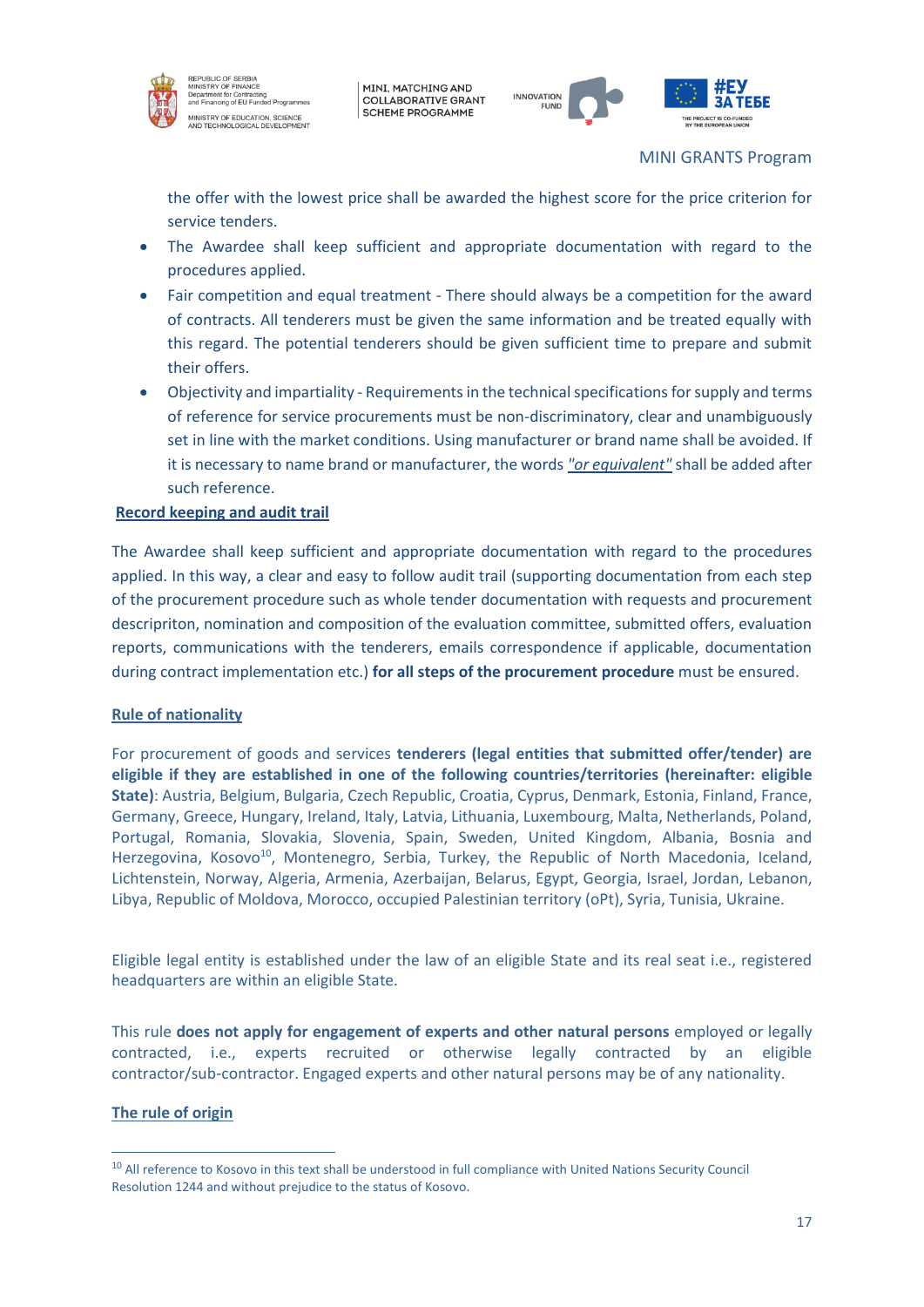

EPUBLIC OF SERBIA<br>NISTRY OF FINANCE ਅਸਚਤਾ ਸਮਾਜਰਮ<br>Department for Contracting<br>and Financing of EU Funded Programr .<br>MINISTRY OF EDUCATION, SCIENCE<br>NND TECHNOLOGICAL DEVELOPMENT

MINI, MATCHING AND **COLLABORATIVE GRANT SCHEME PROGRAMME** 



MINI GRANTS Program

This rule applies only for procurement of goods.

All procured goods **may originate from any country if the amount of the goods to be procured is below EUR 100,000 per purchase**, in which case no proof of origin is required. Where the procurement is divided into lots, the rule applies per lot (only applicable to lots of less than EUR 100,000).

For the purchase of EUR 100,000 and above, goods must originate from the same eligible States listed above for the rule of nationality. The proof of origin must be issued by the competent authorities of the country of origin of the goods or supplier (for example the chamber of commerce) and must comply with the rules laid down by the relevant European Union legislation.

The country of origin is not necessarily the country from which the goods were shipped and supplied. Two basic concepts are used to determine the origin of goods, namely the concept of 'wholly obtained' products and the concept of products having undergone a 'last substantial transformation':

- If only one country is involved in the production, the 'wholly obtained' concept will be applied. In practice, these goods wholly obtained in a single country must be regarded as having their origin in that country.
- If two or more countries are involved in the production of goods, it is necessary to determine which of those countries confers origin on the finished goods. For this purpose, the concept of 'last substantial transformation' is applied<sup>11</sup>.

When rules of origin apply, the tenderer must state expressly that all the goods meet the requirements concerning origin and must state the country(ies) of origin. When tendering for systems comprising more than one item, the origin of each item in the system must be specified. The tenderer is bound by the declaration of origin she/he submits. The tenderer may be requested to provide documents supporting the stated origin. The declaration of origin must be submitted at the latest during implementation of the contract when the certificate of provisional acceptance is requested.

#### **Procurement procedures**

The basic means of awarding contracts is competitive tendering. The purpose is twofold:

- to ensure that operations comply with the procurement principles; and
- to obtain the quality of services and supplies at the best possible price.

The **applicable financial thresholds** that further determine the use of procurement procedures are summarized in the table below. The thresholds are based on the maximum budget for the contract in question (including any co-financing). Where contracts are subdivided into lots, the value of each lot is taken into account when calculating the overall threshold.

Thresholds and procurement procedures:

 $11$  In general the criterion of last substantial transformation is expressed in three ways: by a rule requiring a change of tariff (sub)heading in the HS nomenclature (i.e. the Nomenclature governed by the Convention on the Harmonized Commodity Description and Coding System); by a list of manufacturing or processing operations that do or do not confer on the goods the origin of the country in which these operations were carried out; by a value added rule, where the increase of value due to assembly operations and incorporation of originating materials represents a specified level of the ex-works price of the product.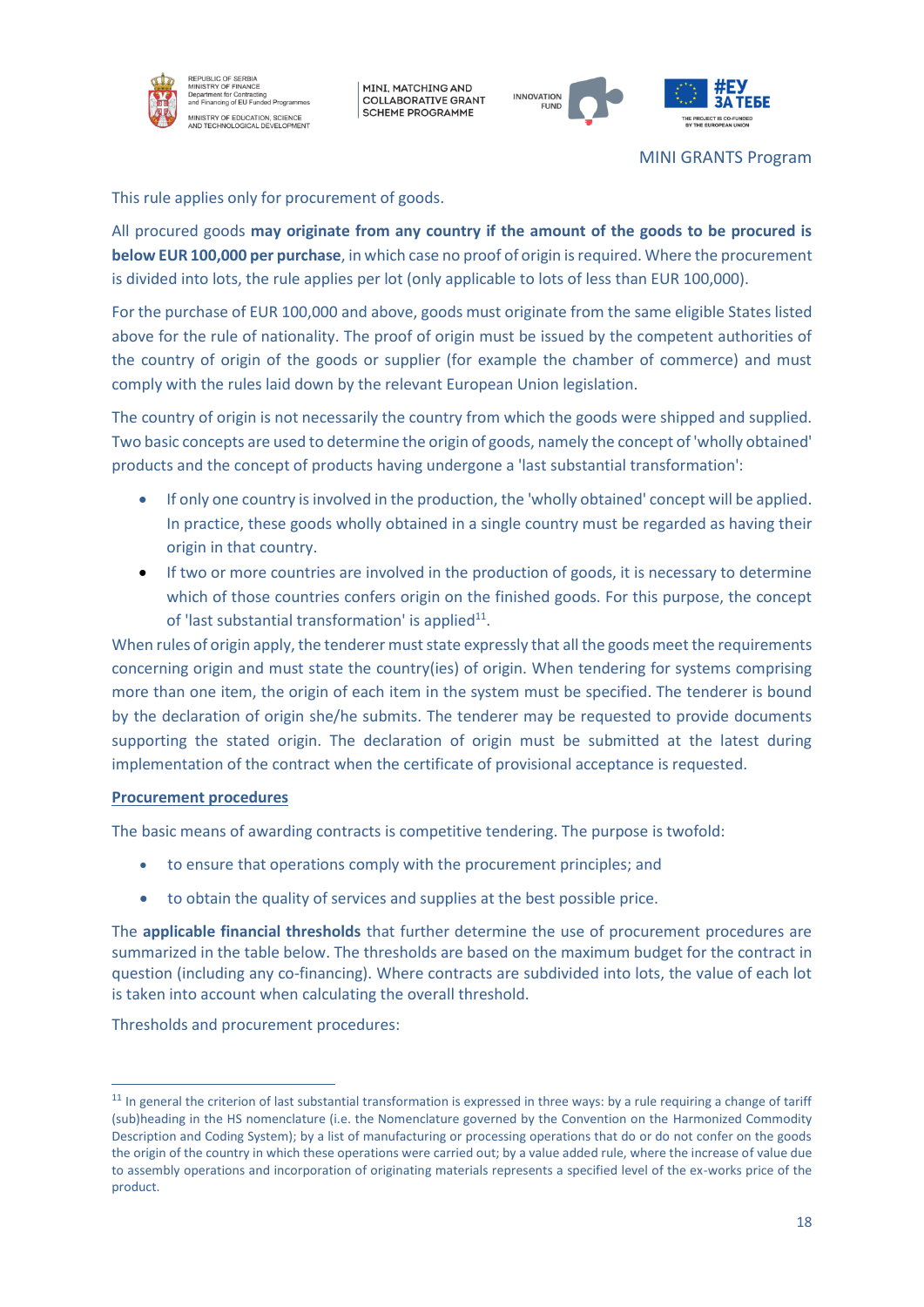

EPUBLIC OF SERBIA<br>NISTRY OF FINANCI nt for C **Superintent for Contracting**<br>and Financing of EU Funded Programme INISTRY OF EDUCATION, SCIENCE<br>ND TECHNOLOGICAL DEVELOPMENT

MINI, MATCHING AND **COLLABORATIVE GRANT SCHEME PROGRAMME** 





#### MINI GRANTS Program

|                                                |                            |                   | A payment may be                       |
|------------------------------------------------|----------------------------|-------------------|----------------------------------------|
|                                                |                            |                   | made                                   |
| <b>PROCUREMENT OF</b>                          |                            |                   | against invoice without                |
| <b>SERVICES</b>                                | Competitive procedure      | Single tender     | prior acceptance of a<br>tender if the |
|                                                | > EUR 20,000 < EUR 300,000 | $\leq$ EUR 20,000 | expenditure is                         |
| <b>PROCUREMENT OF</b><br><b>GOODS/SUPPLIES</b> |                            |                   | $\leq$ EUR 5,000                       |
|                                                |                            |                   |                                        |

Single tender procedure: Awardees are strongly advised to invite 3 quotations to show that they got a good deal reflecting the current market prices. This will demonstrate that the process was fair and transparent. The Awardees need to obtain at least one valid quotation.

Competitive procedure: Awardees must invite at least 3 possible suppliers/service providers to submit quotations. The Awardees need to obtain at least one valid quotation.

For procurement of supplies and services **for contracts estimated to cost EUR 50,000 or more**, the Awardees will be required to provide procurement documentation to the **IF for prior review and approval**. Only after obtaining the IF's written consent, the Awardee will be allowed to finalize the procurement procedure and make corresponding payments.

#### **IF reserves the right to conduct a sample desk-check of completed procurements.**

The physical inspection is on a sample basis will be a part of the monitoring visit.

#### <span id="page-21-0"></span>**5.4. REPORTING**

The Awardee is obligated to provide the Innovation Fund with accurate, timely and coherent quarterly financial and progress reports pertaining to the project, in predefined intervals. The IF will provide every Awardee with a detailed Implementation manual which outlines the reporting requirements and procedures.

Two (2) weeks after the last calendar day of each **quarterly period (i.e. every 3 months),** the Awardee needs to submit the **quarterly progress and financial report** (signed by the authorized legal representative)**, including all supporting documentation** to the IF for review. For any identified deviations that are unintentional or technical mistakes the Awardee may be required to update the reports or submitted additional documentation. Additional check-ups by the IF may also be made.

Any changes to the project (e.g. regarding project implementation, timelines, project budget, deliverables, project staff, etc.) should be communicated to the IF, especially when they require the IF's written consent. Such changes may not be effective before the written consent is issued to the Awardee.

## Quarterly Progress Report

This report should describe in detail all previously completed and currently on-going activities, as well as actions planned for the upcoming period. It needs to focus on the main achievements of the reporting period, state any potential setback of issued and provide an overview of the Awardees business activities.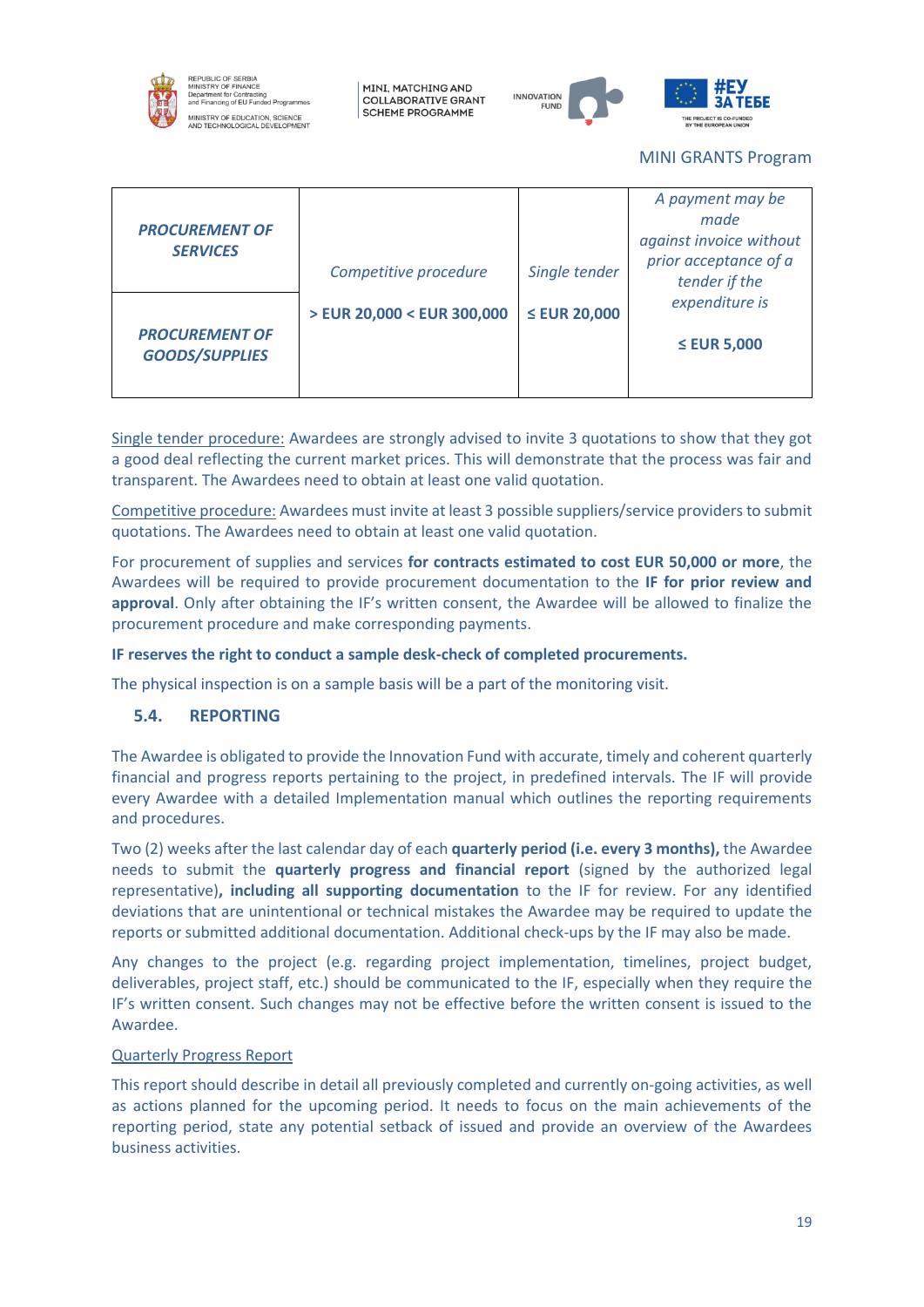

REPUBLIC OF SERBIA<br>MINISTRY OF FINANCE n Union<br>Int for Co poparunont for contracting<br>and Financing of EU Funded Programme .<br>INISTRY OF EDUCATION, SCIENCE<br>ND TECHNOLOGICAL DEVELOPMENT

MINI, MATCHING AND **COLLABORATIVE GRANT SCHEME PROGRAMME** 



MINI GRANTS Program

## Quarterly Financial Report

This report must document all actual payments from the project account. These payments must be properly itemized and categorized in accordance with the Approved Project Budget as found in the Financing Agreement.

Supporting financial documentation will include all bank statements from the project account, along with viable proof of payment, such as invoices, delivery receipts and/or reports, payroll calculations, service providers' reports, etc.

#### Final Progress Report

Final Progress report is submitted **within 4 weeks after the end of the final reporting period**, and it needs to provide details on the overall achievements of the project. It should include information on the status of the planned milestones and development activities, but also focus on the marketing and commercialization activities that are on-going or even planned, as well as any other information that is relevant for the success or future development of the Awardee.

### <span id="page-22-0"></span>**5.5. MONITORING OF THE PROJECT**

Prior to disbursement of funds to the Awardee, monitoring of the project is required by the IF. The purpose of the monitoring is to assess the progress of the project in implementing the task activities and to assure that financial costs are in accordance with the Approved Project Budget for the given period. Methods of monitoring include:

- A) Review of submitted quarterly progress- and financial- reports;
- B) On-site monitoring visits (at least once per year);
- C) Review of submitted final progress report;
- D) Review of visibility requirements;

The purpose of the monitoring visit by the IF staff is primarily to check that project development and financial activities are occurring as reported and as stated in the approved project documents. The IF will perform monitoring visits at least once per year or more often, if deemed necessary. The IF staff will notify the Awardee in writing by email in advance about the monitoring visit. The notification will outline the purpose of the visit, what is to be reviewed, and who should attend the visit and the meeting during the monitoring visit.

Monitoring visits will typically include a review of project implementation (e.g. procedures, milestones with measurable results, timelines, tasks, agreements, policies, and financial documentation) as well as in-person meetings with relevant project team members. At the end of each monitoring visit, the IF staff will discuss findings from the meeting with relevant project team members and clarify which corrective actions to pursue after the visit, if any. If the monitoring visit has identified any concerns, the Awardee will be required to correct these deficiencies within agreed timelines. Further payments depend on the severity of problem and it will be suspended until the deficiencies are corrected.

The representatives of institutions from which the IF receives financing for this Program may also take part in the IF's monitoring visit as observers, or perform a monitoring visit on their own.

For a comprehensive overview of the monitoring procedure, please see Figure 2.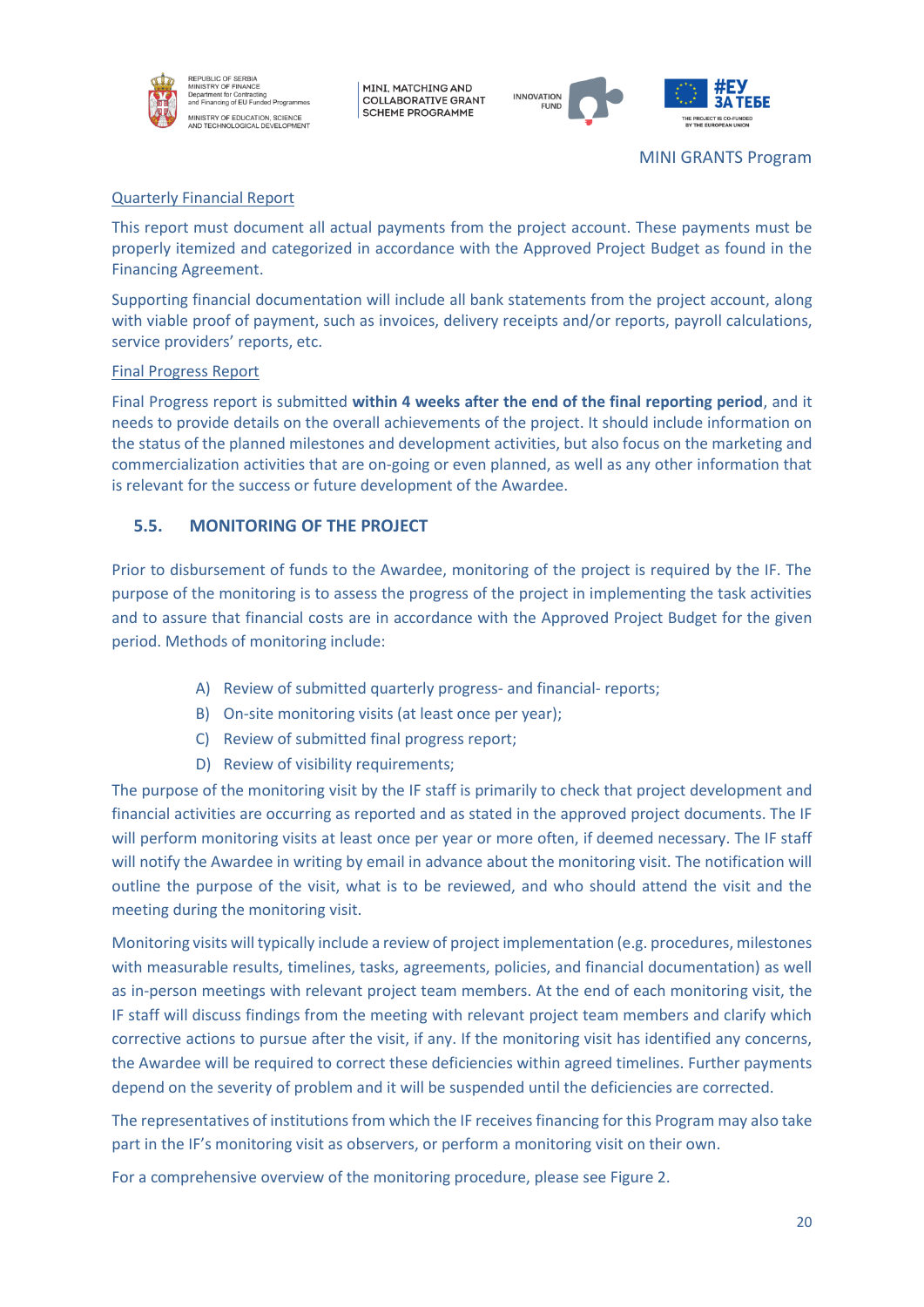



MINI GRANTS Program

## **Figure 2:** Monitoring procedure